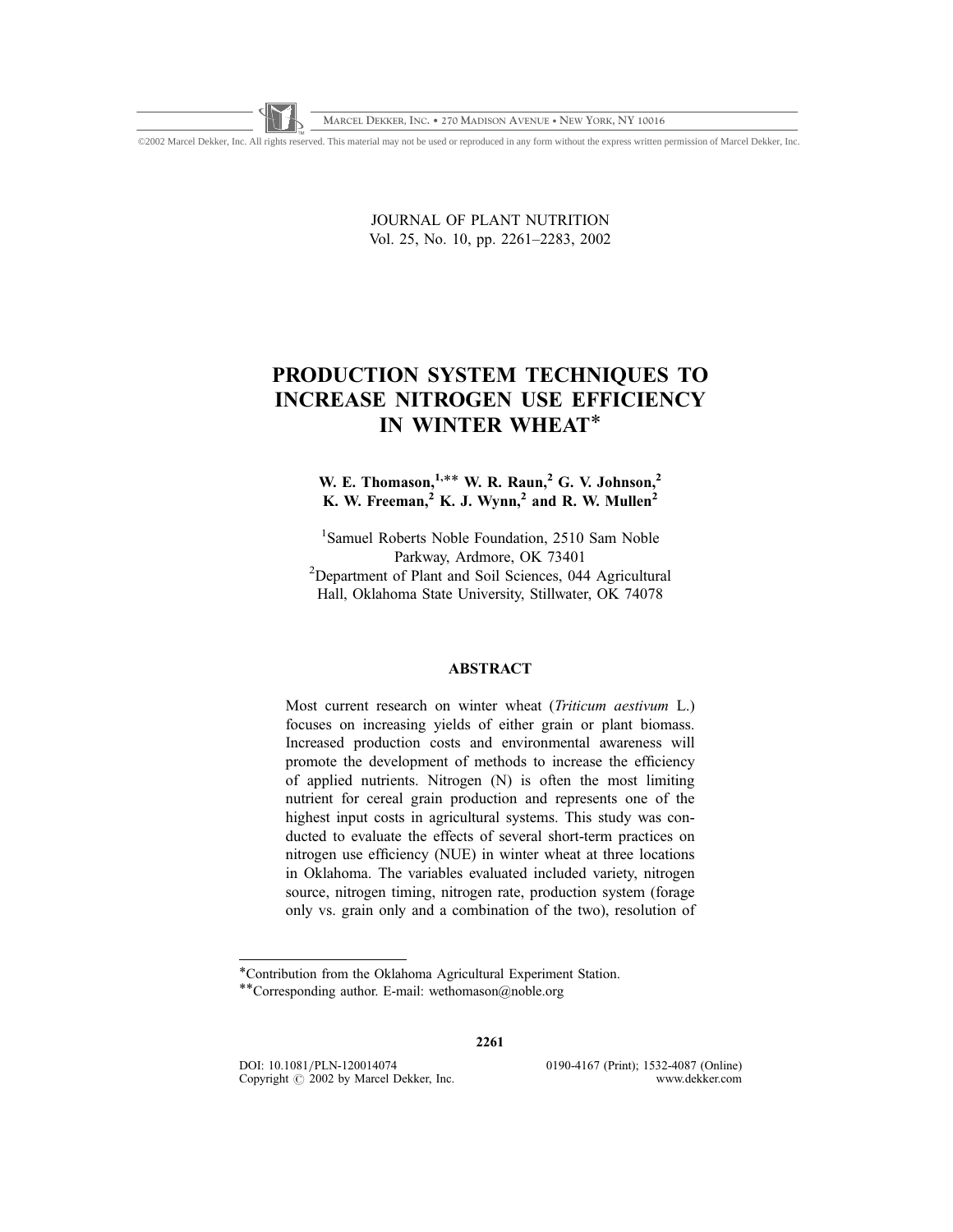©2002 Marcel Dekker, Inc. All rights reserved. This material may not be used or reproduced in any form without the express written permission of Marcel Dekker, Inc.

### 2262 THOMASON ET AL.

nitrogen application based on in-season estimated yield (INSEY), and application of a late-season senescence delaying chemical and late-season  $KH<sub>2</sub>PO<sub>4</sub>$ . Results indicate that many approaches can be taken to increase NUE in wheat production systems. Averaged over 9 site yrs, the highest NUE was for forage-only production systems (66% for ''Jagger'' and 52% for "2174") far higher than grain-only production systems (26% for "Jagger" and 37% for "2174"). The combination of a 3-way split application using sensor measurements and  $1 \text{ m}^2$  application resolution produced the highest average grain-only NUE at 81% for 2174 and 48% for Jagger compared with 29% NUE for pre-plant applied N. The most critical components of NUE from this study appear to be production system, variety, N fertilizer timing, and INSEY based topdress N applications.

# INTRODUCTION

Nitrogen use efficiency is defined as grain production per unit of N available in the soil and calculated as grain weight divided by N supplied  $(Gw/Ns)$ .<sup>[1]</sup> In this study, we calculated NUE as uptake efficiency (the difference of N uptake in the treated plot and N uptake in the 0-N check, divided by the total applied N rate. Uptake efficiency from the soil is critical to the overall NUE of the system, therefore techniques that enhance uptake or provide N directly to the plant need to be developed and evaluated. Conversion of N to plant material and grain are both critical when considering increased NUE. A plant more efficient at converting N from the tissue to grain N will have increased NUE.

It has been noted that different NUEs among different corn hybrids are largely due to differing utilization of N already accumulated in the plant prior to anthesis, especially with low N levels.<sup>[1]</sup> Eghball and Maranville<sup>[2]</sup> found that NUE usually parallels water use efficiency in corn, thus the two traits can be selected simultaneously where such parallels exist. Wheat varieties with high harvest index values are known to have higher NUEs.<sup>[3]</sup> It has been reported that wheat varieties that accumulate large amounts of N early in the growing season do not necessarily have high NUE. Plants must convert this accumulated N to grain nitrogen and must assimilate N after anthesis to produce high NUEs.<sup>[4]</sup> Since most variety selection is done under high N fertility conditions, efficiency of N use is often considered second in importance to total yield. This approach will have to change in response to the worldwide need for more nutrient efficient crops.

In the south-central United States, producers often use winter wheat as a forage crop for cattle as well as for grain production. Research indicates that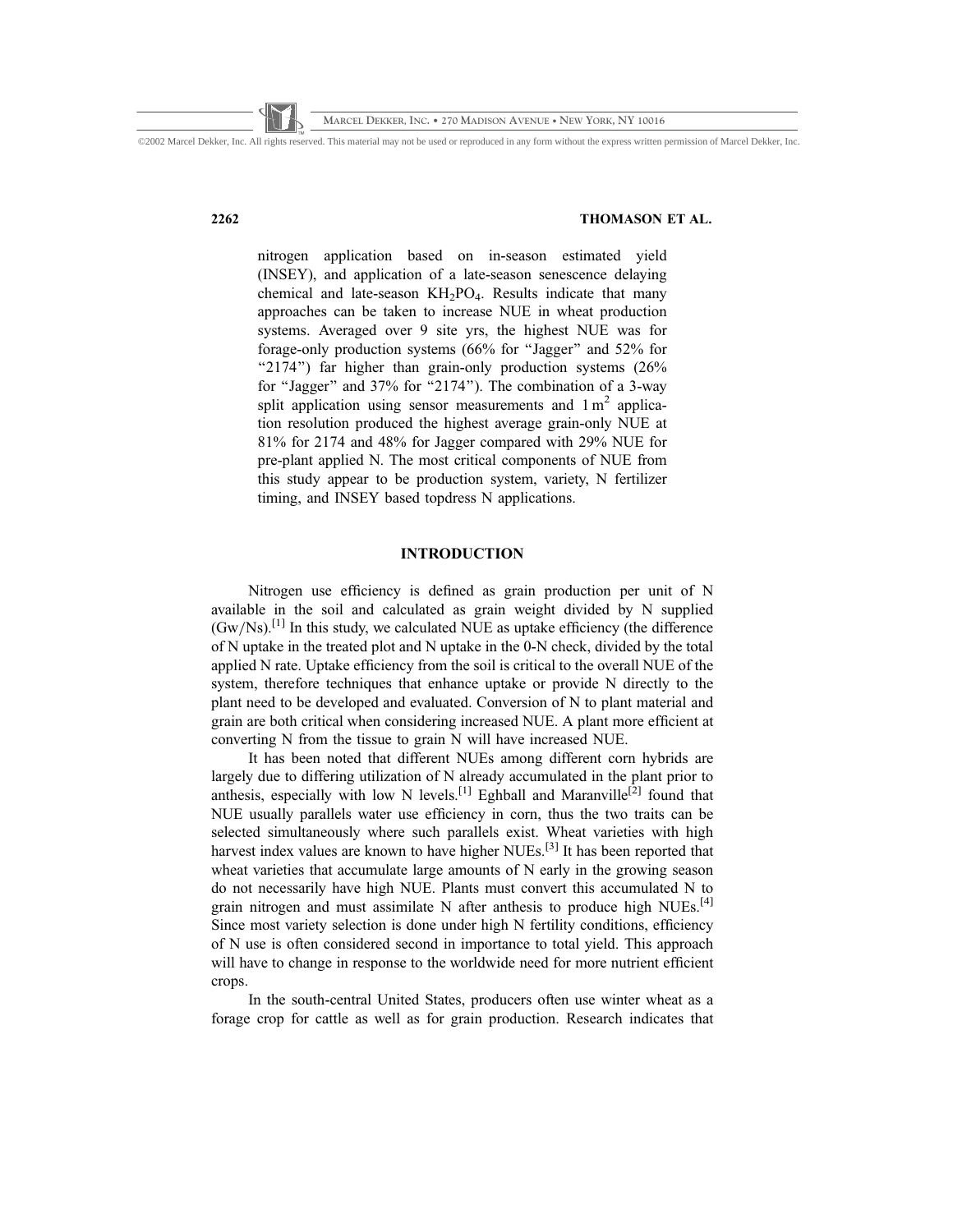©2002 Marcel Dekker, Inc. All rights reserved. This material may not be used or reproduced in any form without the express written permission of Marcel Dekker, Inc.

### NUE IN WINTER WHEAT 2263

forage production systems are more efficient users of N than grain production systems with forage system NUEs over 70% and grain-only NUEs less than  $40\%$ <sup>[5]</sup> Working in corn, O'Leary and Rehm<sup>[6]</sup> reported that NUE values were greater for silage than those for grain. Much of the loss of applied N fertilizer efficiency is due to the loss of N to the atmosphere at senescence.<sup>[7]</sup> At flowering, N is translocated to the grain and movement at this stage of development causes gaseous N losses to increase and efficiency to decrease.[8]

Some researchers have noted that application of N as  $NH<sub>4</sub>$  will produce plants with higher total N uptake and therefore higher NUE. As stated earlier, late-season N uptake and assimilation are critical for increasing NUE. Nitrogen in the  $NH<sub>4</sub>$  form is not mobile in the soil and may therefore be available for lateseason uptake by the plant. Plants with preferential uptake of NH<sub>4</sub> during grain fill may provide increases in NUE over plants without this preference.<sup>[9]</sup> Ammonium–N supplied to high yielding corn genotypes increased yield over plants supplied with NO<sub>3</sub> during critical ear development.<sup>[10]</sup> Plant assimilation of NO<sub>3</sub> requires the equivalent of 20 ATP mol<sup>-1</sup> NO<sub>3</sub>, but NH<sub>4</sub> assimilation requires only five ATP mol<sup>-1</sup> of NH<sub>4</sub>.<sup>[11]</sup> It is evident that this energy savings could be beneficial to the plant late in the season.

Fertilizer use efficiency as reflected in grain yield of winter wheat has been shown to change with time and rate of application.<sup>[12]</sup> Studies by Harper et al.<sup>[8]</sup> noted decreased N concentrations in winter wheat with time during the growing season. Olson and Swallow<sup>[13]</sup> noted in-season N application resulted in increased efficiency in four of five years when compared to pre-plant incorporated nitrogen in winter wheat. Nitrogen supplied late-season has been shown to increase grain protein and NUE over pre-plant applied nitrogen.<sup>[14]</sup> In another study by Wuest and Cassman<sup>[15]</sup> recovery of pre-plant N was found to be less than 55%, while recovery of N applied at anthesis was noted at 55–80%.

Precision agriculture practices can increase NUE by providing precise in-season application of N fertilizer. To capitalize on any potential N fertilizer savings and increased NUE, management decisions need to be made at the appropriate field element size.<sup>[16–18]</sup> Field element size is defined as that area or resolution which provides the most precise measure of the available nutrient where the level of that nutrient changes with distance.<sup>[17]</sup> Random variability in soil test and plant biomass has been documented at resolutions less than or equal to one square meter.<sup>[16–18]</sup> When N management decisions are based on this information, the variability in the crop present at that resolution can be detected using optical sensors (normalized difference vegetative index or NDVI).<sup>[17,19]</sup> Differences can then be addressed by supplying  $N$  at prescribed rates, thus increasing NUE.<sup>[19]</sup>

Ethephon [(2-chloroethyl) phosphonic acid] applied at either Feekes growth stage 6 or 9 has shown increased N remobilization from vegetative plant parts and increased dry matter levels at harvest.<sup>[20]</sup> Foliar applications of  $\overrightarrow{KH}_2\overrightarrow{PO}_4$  at rates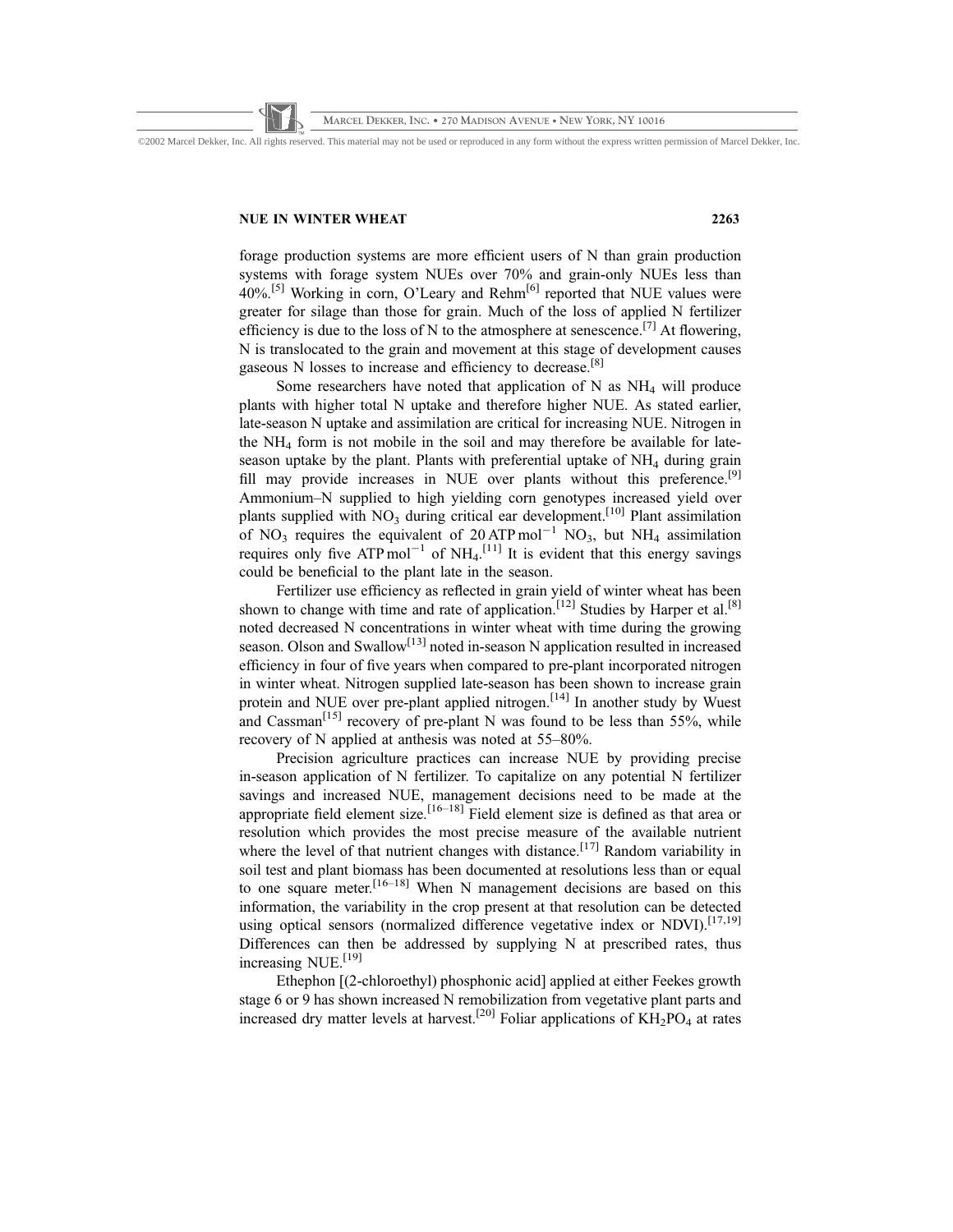©2002 Marcel Dekker, Inc. All rights reserved. This material may not be used or reproduced in any form without the express written permission of Marcel Dekker, Inc.

# 2264 THOMASON ET AL.

of  $10 \text{ kg ha}^{-1}$  have been shown to increase grain yields in regions where lateseason drought and temperature stress occurs.<sup>[21]</sup> The objectives of this trial were to evaluate the effects of variety, nitrogen source, nitrogen timing, nitrogen rate, production system (forage only vs. grain only and a combination of the two), resolution of nitrogen application, and application of a late-season senescence delaying chemical and late-season  $KH_2PO_4$  on NUE in winter wheat.

# MATERIALS AND METHODS

Three experiments were conducted at Stillwater, OK on a Norge loam (finesilty, mixed, active, thermic Udic Paleustolls), Tipton, OK on a Tillman–Hollister sandy loam (fine, mixed, superactive, thermic Typic Paleustolls), and Haskell, OK on a Taloka silt loam (fine-mixed, thermic Mollic Albaqualf) (Table 1). The treatment variables were wheat variety, nitrogen source, nitrogen timing, nitrogen rate, production system (forage only vs. grain only and a combination of the two), resolution of nitrogen application, and application of a late-season senescence delaying chemical and late-season  $KH_2PO_4$ . The effects of these treatments on NUE were evaluated, which in this case, was calculated as (N uptake in the treated plot–N uptake in the check plot)/total N rate applied. Two wheat varieties,

|                            |        | $NH_4-N$                                                                                   | $NO3-N$                   | $\mathbf{p}^{\mathrm{b}}$ | $K^b$ | Total<br>$N^c$ | Organic |
|----------------------------|--------|--------------------------------------------------------------------------------------------|---------------------------|---------------------------|-------|----------------|---------|
| Location                   | $pH^a$ |                                                                                            | $mg\,kg^{-1}$             |                           |       | $mg g^-$       |         |
| Stillwater                 | 6.2    | 2.2<br>Classification: Norge loam (fine-silty, mixed, thermic Udic Argiustoll)             | 5.6                       | 28                        | 472   | 0.09           | 1.06    |
| Tipton                     |        | 7.4 23.6 5.6 85<br>Classification: Tillman–Hollister sandy loam (fine, mixed, superactive, | thermic Typic Paleustoll) |                           | 1,006 |                |         |
| Haskell<br>$(pre-liming)$  | 4.8    | 43.1                                                                                       | 32.1                      | 45                        | 240   |                |         |
| Haskell<br>$(post-liming)$ | 6.1    | 28.2                                                                                       | 33.0                      | 41                        | 252   |                |         |
|                            |        | Classification: Taloka silt loam (fine-mixed, thermic Mollic Albaqualf)                    |                           |                           |       |                |         |

Table 1. Initial Soil Chemical Characteristics and Classification (0–15 cm) at Stillwater, Tipton, and Haskell, OK

 ${}^{a}$ pH: 1 : 1 soil : water.

b P and K: Meilich III.

c Organic C and total N: dry combustion.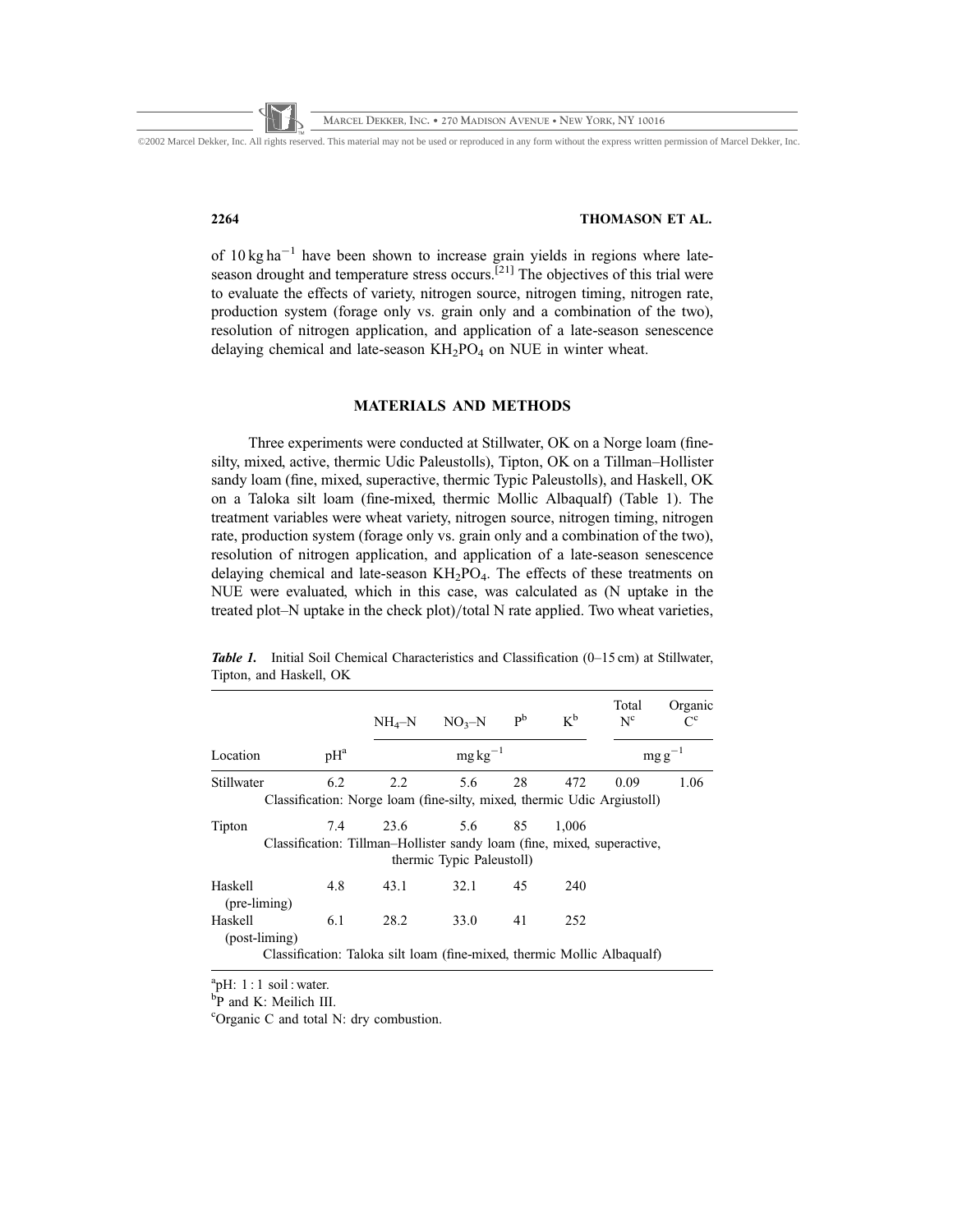| Ethephon<br>Chemical<br>KH <sub>2</sub> PO <sub>4</sub><br>$kg$ ha <sup>-1</sup><br>22<br>22<br>22<br>22<br>22<br>22<br>22<br>$kg$ ha <sup>-1</sup><br>$\Xi$<br>$\Xi$<br>$\Xi$<br>$\Xi$<br>E<br>$\Xi$<br>E<br>E<br>E<br>E<br>日<br>$\overline{\phantom{a}}$<br>$\log{\rm{ha}^{-1}}$<br><b>INSEY</b><br><b>INSEY</b><br><b>INSEY</b><br><b>INSEY</b><br><b>NSEY</b><br><b>INSEY</b><br><b>INSEY</b><br><b>NSEY</b><br><b>NSEY</b><br><b>INSEY</b><br><b>INSEY</b><br>78<br>45<br>78<br>$kg$ ha <sup>-1</sup><br>56<br>56<br>56<br>34<br>56<br>34<br>34<br>Forage & grain<br>grain<br>System<br>Forage &<br>Forage<br>Forage<br>Grain<br>Grain<br>Grain<br>Grain<br>Grain<br>Grain<br>Grain<br>Grain<br>Grain<br>Grain<br>Grain<br>Grain<br>Grain<br>Grain<br>Variety<br>Jagger<br>Jagger<br>2174<br>Jagger<br>Jagger<br>Jagger<br>Jagger<br>2174<br>lagger<br>2174<br>2174<br>2174<br>2174<br>2174<br>2174<br>2174<br>2174<br>2174 | Treatment                                                                                                    | PP N Rate<br>Production | <b>TD N Rate</b> | <b>TD</b> Resolution | N at Flowering |  |
|----------------------------------------------------------------------------------------------------------------------------------------------------------------------------------------------------------------------------------------------------------------------------------------------------------------------------------------------------------------------------------------------------------------------------------------------------------------------------------------------------------------------------------------------------------------------------------------------------------------------------------------------------------------------------------------------------------------------------------------------------------------------------------------------------------------------------------------------------------------------------------------------------------------------------------|--------------------------------------------------------------------------------------------------------------|-------------------------|------------------|----------------------|----------------|--|
|                                                                                                                                                                                                                                                                                                                                                                                                                                                                                                                                                                                                                                                                                                                                                                                                                                                                                                                                  |                                                                                                              |                         |                  |                      |                |  |
|                                                                                                                                                                                                                                                                                                                                                                                                                                                                                                                                                                                                                                                                                                                                                                                                                                                                                                                                  |                                                                                                              |                         |                  |                      |                |  |
|                                                                                                                                                                                                                                                                                                                                                                                                                                                                                                                                                                                                                                                                                                                                                                                                                                                                                                                                  |                                                                                                              |                         |                  |                      |                |  |
|                                                                                                                                                                                                                                                                                                                                                                                                                                                                                                                                                                                                                                                                                                                                                                                                                                                                                                                                  |                                                                                                              |                         |                  |                      |                |  |
|                                                                                                                                                                                                                                                                                                                                                                                                                                                                                                                                                                                                                                                                                                                                                                                                                                                                                                                                  |                                                                                                              |                         |                  |                      |                |  |
|                                                                                                                                                                                                                                                                                                                                                                                                                                                                                                                                                                                                                                                                                                                                                                                                                                                                                                                                  |                                                                                                              |                         |                  |                      |                |  |
|                                                                                                                                                                                                                                                                                                                                                                                                                                                                                                                                                                                                                                                                                                                                                                                                                                                                                                                                  |                                                                                                              |                         |                  |                      |                |  |
|                                                                                                                                                                                                                                                                                                                                                                                                                                                                                                                                                                                                                                                                                                                                                                                                                                                                                                                                  |                                                                                                              |                         |                  |                      |                |  |
|                                                                                                                                                                                                                                                                                                                                                                                                                                                                                                                                                                                                                                                                                                                                                                                                                                                                                                                                  |                                                                                                              |                         |                  |                      |                |  |
|                                                                                                                                                                                                                                                                                                                                                                                                                                                                                                                                                                                                                                                                                                                                                                                                                                                                                                                                  |                                                                                                              |                         |                  |                      |                |  |
|                                                                                                                                                                                                                                                                                                                                                                                                                                                                                                                                                                                                                                                                                                                                                                                                                                                                                                                                  | $\Xi$                                                                                                        |                         |                  |                      |                |  |
|                                                                                                                                                                                                                                                                                                                                                                                                                                                                                                                                                                                                                                                                                                                                                                                                                                                                                                                                  | $\equiv$                                                                                                     |                         |                  |                      |                |  |
|                                                                                                                                                                                                                                                                                                                                                                                                                                                                                                                                                                                                                                                                                                                                                                                                                                                                                                                                  | $\overline{c}$                                                                                               |                         |                  |                      |                |  |
|                                                                                                                                                                                                                                                                                                                                                                                                                                                                                                                                                                                                                                                                                                                                                                                                                                                                                                                                  | $\overline{13}$                                                                                              |                         |                  |                      |                |  |
|                                                                                                                                                                                                                                                                                                                                                                                                                                                                                                                                                                                                                                                                                                                                                                                                                                                                                                                                  | $\overline{4}$                                                                                               |                         |                  |                      |                |  |
|                                                                                                                                                                                                                                                                                                                                                                                                                                                                                                                                                                                                                                                                                                                                                                                                                                                                                                                                  | $\overline{15}$                                                                                              |                         |                  |                      |                |  |
|                                                                                                                                                                                                                                                                                                                                                                                                                                                                                                                                                                                                                                                                                                                                                                                                                                                                                                                                  | $\tilde{=}$                                                                                                  |                         |                  |                      |                |  |
|                                                                                                                                                                                                                                                                                                                                                                                                                                                                                                                                                                                                                                                                                                                                                                                                                                                                                                                                  | $\overline{11}$                                                                                              |                         |                  |                      |                |  |
|                                                                                                                                                                                                                                                                                                                                                                                                                                                                                                                                                                                                                                                                                                                                                                                                                                                                                                                                  | $\frac{8}{18}$                                                                                               |                         |                  |                      |                |  |
|                                                                                                                                                                                                                                                                                                                                                                                                                                                                                                                                                                                                                                                                                                                                                                                                                                                                                                                                  |                                                                                                              |                         |                  |                      |                |  |
| Ethephon applied at Feekes 9 at 0.42 kg ai ha <sup>-1</sup><br>Topdress resolution is square meters.                                                                                                                                                                                                                                                                                                                                                                                                                                                                                                                                                                                                                                                                                                                                                                                                                             | KH <sub>2</sub> PO <sub>4</sub> applied at anthesis at 10 kg material ha <sup>-1</sup> in water carrier (2L) |                         |                  |                      |                |  |

**MARCEL DEKKER, INC. • 270 MADISON AVENUE • NEW YORK, NY 10016**

©2002 Marcel Dekker, Inc. All rights reserved. This material may not be used or reproduced in any form without the express written permission of Marcel Dekker, Inc.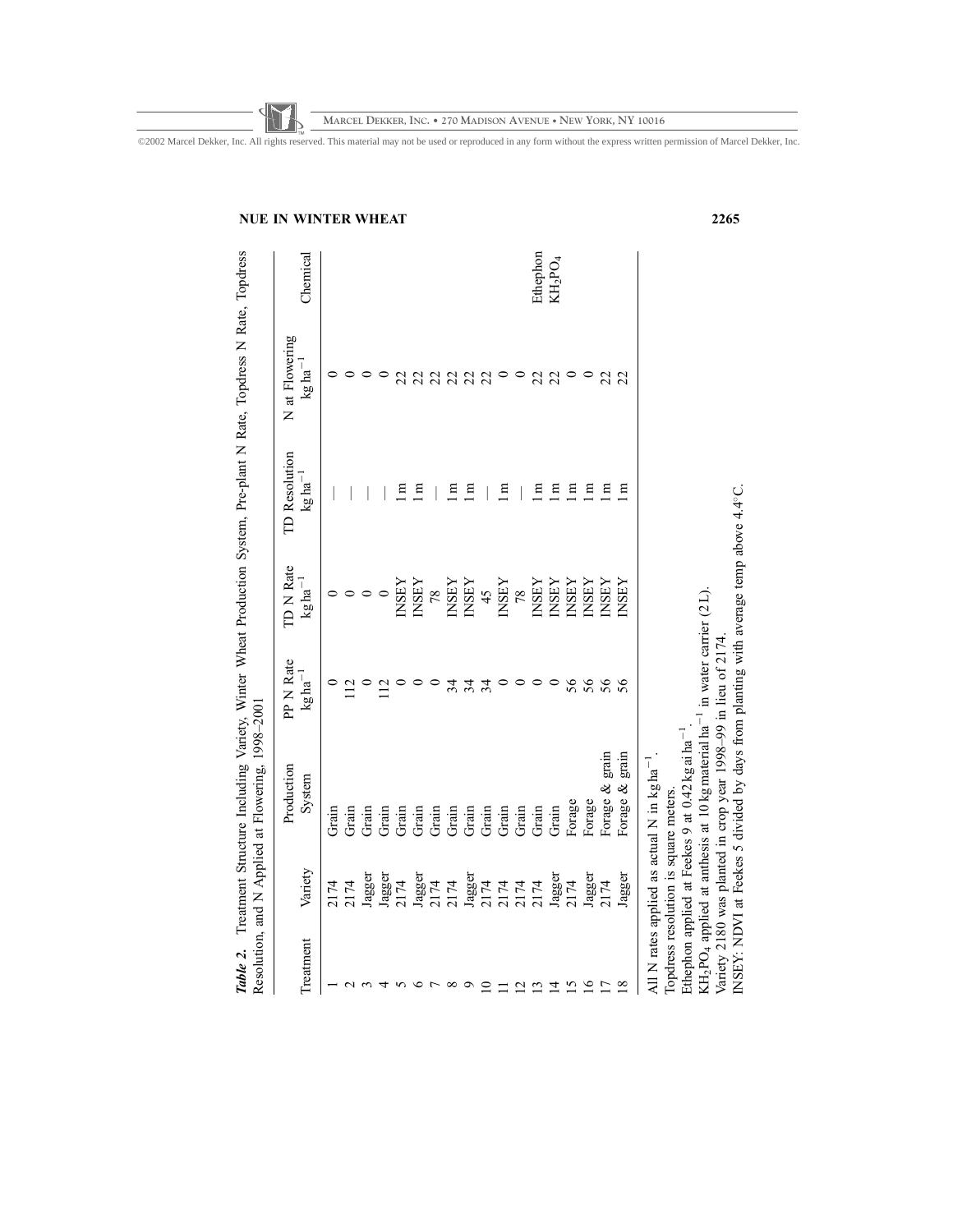©2002 Marcel Dekker, Inc. All rights reserved. This material may not be used or reproduced in any form without the express written permission of Marcel Dekker, Inc.

# 2266 THOMASON ET AL.

2174 and Jagger were planted in plots with pre-plant N rates of 0, 34, 56, or  $112 \text{ kg ha}^{-1}$  as ammonium nitrate (34–0–0) in the 1999–00 crop year. Variety "2180" was planted instead of 2174 in 1998. Two treatments received fixed-rate topdress N applications of 78 kg ha<sup>-1</sup> and one treatment received  $45 \text{ kg N} \text{ ha}^{-1}$ , with eleven others receiving a prescribed topdress N rate based on NDVI readings and INSEY values.[22,23] The INSEY index is computed by taking one NDVI reading between Feekes growth stages 4 and  $6$ ,<sup>[24]</sup> and dividing by the number of days from planting to the date the reading was taken with average temperature daily above 4.4°C. The plots receiving N based on INSEY values were sensed and treated on a  $1 \text{ m}^2$  resolution, while plots receiving fixed rates of N were fertilized on a whole plot basis  $(13.9 \text{ m}^2)$ . Variable rates were applied at a range of  $0-78$  kg N ha<sup>-1</sup>. Ten treatments, some with variable and some with fixed topdress rates received an additional  $22 \text{ kg N} \text{ ha}^{-1}$  as urea ammonium nitrate (28–0–0) at flowering. Two treatments, one for each variety, were grown for forage-only with forage removed at Feekes growth stage 5 and again at flowering. Two treatments, again one for each variety, were managed for both forage and grain with only one forage harvest at Feekes growth stage 5. A late-season senescence-delaying chemical, Ethephon (CAS# 16672-87-0), was applied to one treatment at Feekes 9 to attempt to increase nitrogen use efficiency (Table 2). Potassium dihydrogen phosphate (KH<sub>2</sub>PO<sub>4</sub>) was applied at a rate of 10 kg ha<sup>-1</sup> of material in 2 L of H<sub>2</sub>O at flowering to one treatment.

Forage samples from forage-only, and forage  $+$  grain plots were harvested from  $1 \text{ m}^2$  areas in the center of the plots at Feekes 5 and the entire plot was mowed to a height of 15 cm. In the forage-only plots, forage was again harvested from 1 m<sup>2</sup> in the center of the plot at flowering. In the forage  $+$  grain plots, forage was harvested from a  $1 \text{ m}^2$  area in the center of the plot at Feekes 5 and the plot was then mowed but allowed to re-grow and produce grain. Forage harvests were taken by hand at both growth stages. From all grain and forage  $+$  grain plots, grain was harvested from an area of  $3.05 \times 2$  m using a self-propelled combine. Forage and grain samples were dried and ground to pass a 140 mesh sieve (100 um) and analyzed for total N content using a Carlo-Erba NA 1500 automated dry combustion analyzer.[25] Statistical evaluation and analysis of variance was performed using SAS.<sup>[26]</sup> Nitrogen use efficiency was calculated by subtracting the yield of the unfertilized check from the yield of the fertilized plot and then dividing by the total N rate applied.

# RESULTS

Results will be presented as individual years and locations with grain data following in Tables 3–5, forage-only data in Table 6 and data from forage and grain plots in Table 7.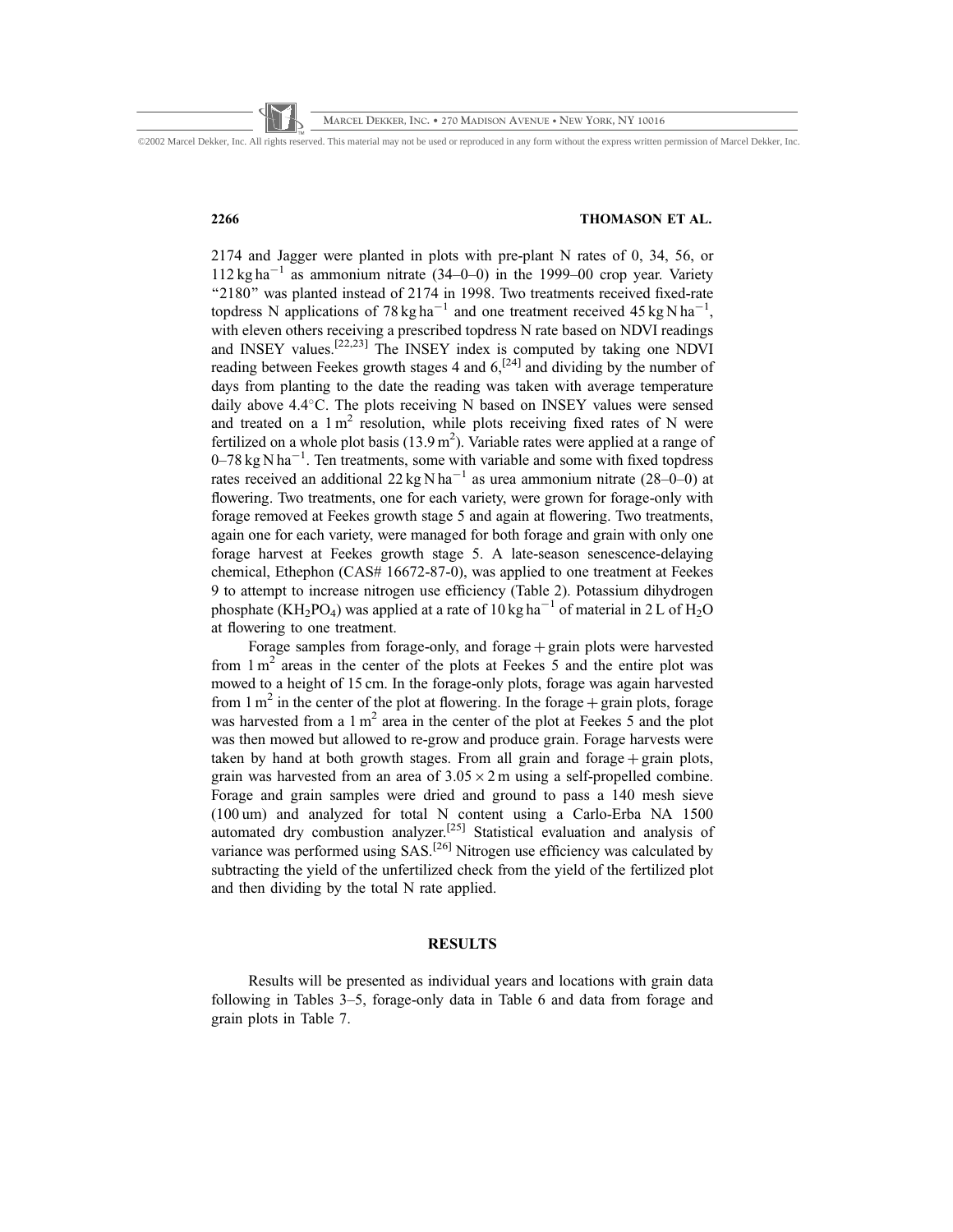|              | WINTER<br>Chemical                                                                |            | WHEAT                                                                                                                                                                                                                                                                                                                                                                                 |          | $\rm KH_2PO_4$ |                |  |                             |                               |                                                  | $\rm KH_2PO_4$                                            |         |            |         |                                                                                                                                                                                                                                                           |        | 2267            |
|--------------|-----------------------------------------------------------------------------------|------------|---------------------------------------------------------------------------------------------------------------------------------------------------------------------------------------------------------------------------------------------------------------------------------------------------------------------------------------------------------------------------------------|----------|----------------|----------------|--|-----------------------------|-------------------------------|--------------------------------------------------|-----------------------------------------------------------|---------|------------|---------|-----------------------------------------------------------------------------------------------------------------------------------------------------------------------------------------------------------------------------------------------------------|--------|-----------------|
|              |                                                                                   |            |                                                                                                                                                                                                                                                                                                                                                                                       |          |                |                |  |                             |                               |                                                  |                                                           |         |            |         |                                                                                                                                                                                                                                                           |        |                 |
|              | Production<br>System                                                              |            | $\begin{array}{l} \mbox{Griu} \\ \mbox{Griu} \\ \mbox{Griu} \\ \mbox{Griu} \\ \mbox{Griu} \\ \mbox{Griu} \\ \mbox{Griu} \\ \mbox{Griu} \\ \mbox{Griu} \\ \mbox{Griu} \\ \mbox{Griu} \\ \mbox{Griu} \\ \mbox{Griu} \\ \mbox{Griu} \\ \mbox{Griu} \\ \mbox{Griu} \\ \mbox{Griu} \\ \mbox{Griu} \\ \mbox{Griu} \\ \mbox{Griu} \\ \mbox{Griu} \\ \mbox{Griu} \\ \mbox{Griu} \\ \mbox{Gri$ |          |                |                |  |                             |                               | Grain<br>Grain<br>Grain<br>Grain                 |                                                           | $f_{g}$ |            |         | de de de<br>Grand<br>Grand<br>Grand<br>Grand<br>Grand<br>Grand<br>Grand<br>Grand<br>Grand<br>Grand<br>Grand<br>Grand<br>Grand<br>Grand<br>Grand<br>Grand<br>Grand<br>Grand<br>Grand<br>Grand<br>Grand<br>Grand<br>Grand<br>Grand<br>Grand Grand Grand<br> |        | Grain           |
|              | Variety                                                                           |            | Jagger<br>Jagger<br>Jagger<br>Jagger<br>Jagger                                                                                                                                                                                                                                                                                                                                        |          |                |                |  |                             | ${\bf Jagger}$ ${\bf Jagger}$ | Jagger                                           | Jagger                                                    | Jagger  |            |         | 2180<br>2180                                                                                                                                                                                                                                              | Jagger | Jagger          |
|              | <b>NUE</b><br>$\sqrt{6}$                                                          |            |                                                                                                                                                                                                                                                                                                                                                                                       | $228$ 87 |                | $\frac{8}{21}$ |  |                             |                               | $-2$                                             | $\begin{array}{c} \n\hline\n-1 \\ \hline\n1\n\end{array}$ |         |            |         | $\ddot{4}$                                                                                                                                                                                                                                                |        | $\overline{7}1$ |
| Total        | N Rate<br>$kg \, ha^{-1}$                                                         |            | 0.28881                                                                                                                                                                                                                                                                                                                                                                               |          |                |                |  |                             |                               | 0.248842                                         |                                                           |         |            |         | $\frac{12}{0}$                                                                                                                                                                                                                                            |        | $\overline{12}$ |
| Flowering    | $\frac{N}{kg \ln^{-1}}$                                                           | Stillwater | $\circ$ $\circ$ $\alpha$ $\alpha$ $\alpha$ $\alpha$                                                                                                                                                                                                                                                                                                                                   |          |                |                |  | =<br>=<br>#=<br>=<br>=<br>= |                               |                                                  |                                                           |         |            |         | $\Gamma$ ipton $\circ$ $\circ$ $\circ$                                                                                                                                                                                                                    |        |                 |
| Winter       | Topdress<br>$kgha^{-1}$                                                           |            | 0.8878                                                                                                                                                                                                                                                                                                                                                                                |          |                |                |  |                             | $\circ$                       | 28.24                                            |                                                           |         |            |         | $\circ \circ \circ$                                                                                                                                                                                                                                       |        |                 |
| Pre-plant    | $\frac{N}{kg \, ha^{-1}}$                                                         |            | 0.20008                                                                                                                                                                                                                                                                                                                                                                               |          |                |                |  | $\circ$                     |                               | 110008                                           |                                                           |         |            | $\circ$ | $\frac{12}{10}$                                                                                                                                                                                                                                           |        | 112             |
| $\mathsf{z}$ | $\begin{array}{c} \mathtt{Update} \\ \mathtt{kg} \, \mathtt{ha}^{-1} \end{array}$ |            | 8 2 3 5 4 6 5 7 8                                                                                                                                                                                                                                                                                                                                                                     |          |                |                |  |                             |                               | 3635336                                          |                                                           |         |            |         | 4528                                                                                                                                                                                                                                                      |        |                 |
|              | $Yield$<br>$kg ha^{-1}$                                                           |            | 2,282<br>2,091<br>1,687<br>1,832<br>1,832<br>1,832                                                                                                                                                                                                                                                                                                                                    |          |                |                |  |                             |                               | 2,067<br>1,971<br>1,758<br>1,939<br>1,059<br>181 |                                                           |         |            |         | 1,956<br>2,951<br>719<br>2,960                                                                                                                                                                                                                            |        |                 |
|              | Ħ                                                                                 |            | m 4 6 9 7 8 8 8<br>1                                                                                                                                                                                                                                                                                                                                                                  |          |                |                |  |                             |                               | n 4 6 9 7 8                                      |                                                           |         | <b>GED</b> |         | 125                                                                                                                                                                                                                                                       |        |                 |

**MARCEL DEKKER, INC. • 270 MADISON AVENUE • NEW YORK, NY 10016**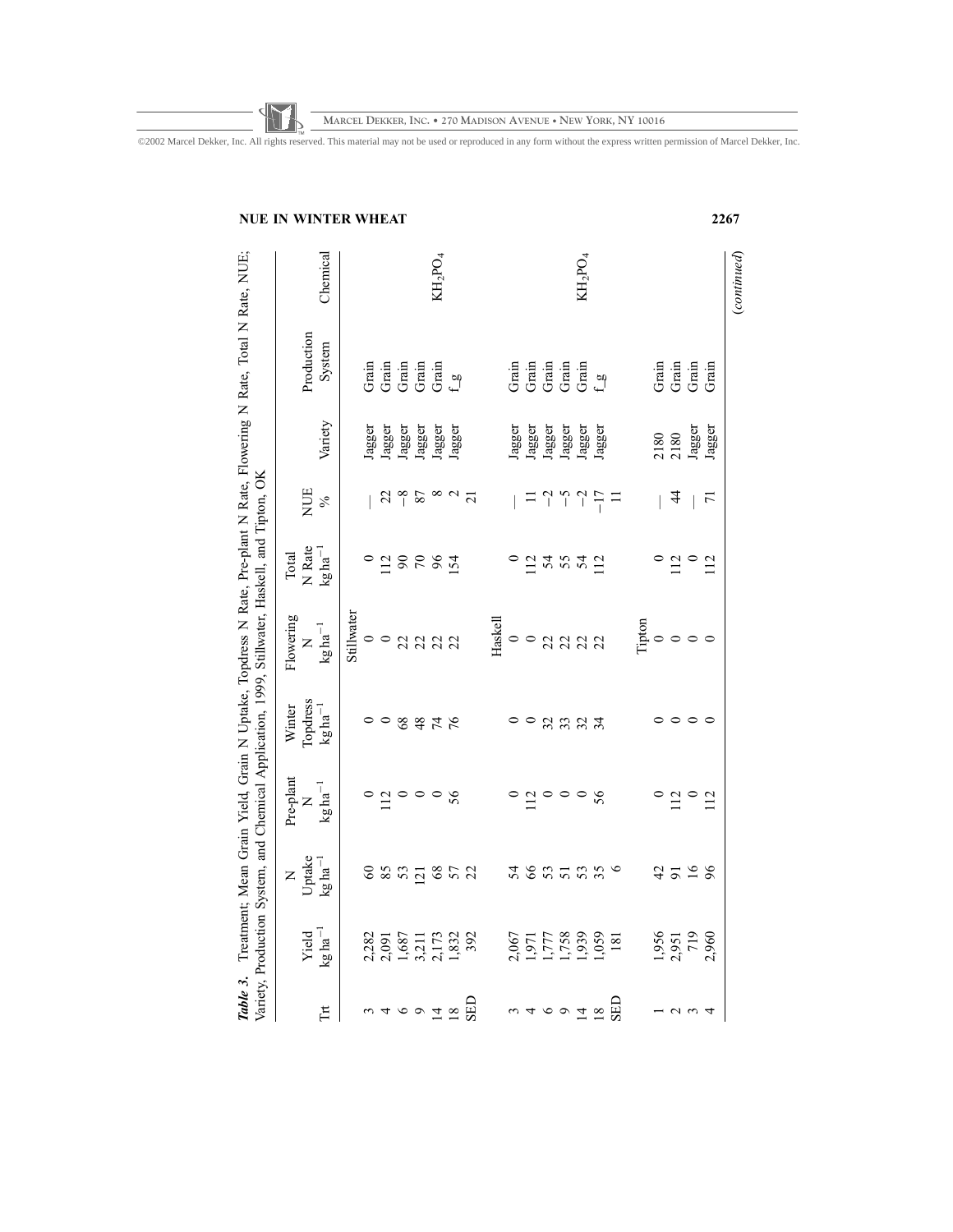| 2268 |                       |                                                              |                                                                                 |       |                  |              |                                           |    |       |               |          |                |                 |                 |     | THOMASON ET AL.                                                                          |  |
|------|-----------------------|--------------------------------------------------------------|---------------------------------------------------------------------------------|-------|------------------|--------------|-------------------------------------------|----|-------|---------------|----------|----------------|-----------------|-----------------|-----|------------------------------------------------------------------------------------------|--|
|      |                       | Chemical                                                     |                                                                                 |       |                  |              |                                           |    |       |               | Ethephon | $\rm KH_2PO_4$ |                 |                 |     |                                                                                          |  |
|      |                       | Production<br>System                                         | Grain                                                                           | Grain |                  |              | drain<br>Grain<br>Grain<br>Grain<br>Grain |    |       |               |          | Grain          |                 | ္လ္က ဗ်ာ        |     |                                                                                          |  |
|      |                       | Variety                                                      | 2180<br><i>1</i> agger<br><i>1</i> 2180<br>2180<br>2180<br>2180<br>2180<br>2180 |       |                  |              |                                           |    |       |               |          | Jagger<br>2180 |                 | Jagger          |     |                                                                                          |  |
|      |                       | NUE<br>$\frac{6}{6}$                                         |                                                                                 | 5     | $\overline{c}$   | 93           | $\overline{5}$                            | 57 | ျ     | F             | 급        | 56             | 34              | $\overline{16}$ | 4   |                                                                                          |  |
|      |                       | N Rate<br>$kg$ ha <sup>-1</sup><br>Total                     | 59                                                                              | 57    | $\overline{100}$ | $rac{6}{20}$ |                                           |    | 56787 |               |          | $\overline{6}$ | $\Xi$           | $\infty$        |     |                                                                                          |  |
|      | Continued<br>Table 3. | Flowering<br>$\mathrm{kg}\,\mathrm{ha}^{-1}$<br>Z            | 22                                                                              | 22    |                  |              | 2222                                      |    |       |               | 22       |                | 222             |                 |     | SED: Standard error of the difference between two equally replicated means.              |  |
|      |                       | Topdress<br>Winter<br>$kg$ ha <sup>-1</sup>                  |                                                                                 | 35    |                  |              |                                           |    |       | 78            | 35       | 39             | 22              | $\overline{c}$  |     | anthesis at 10 kg material ha <sup>-1</sup> in water carrier (2L).                       |  |
|      |                       | Pre-plant<br>$\mathrm{kg}\,\mathrm{ha}^{-1}$<br>$\mathsf{z}$ |                                                                                 |       |                  | 34           | 34                                        | 34 |       |               |          |                | 56              | 56              |     | Feekes 9 at 0.42 kg ai ha                                                                |  |
|      |                       | Uptake<br>$kg$ ha <sup>-1</sup><br>$\mathsf{z}$              | 5                                                                               | 5     |                  | 106          | 87                                        |    |       | 55            | 48       | 376            |                 | 56              |     | production system.                                                                       |  |
|      |                       | $kg$ ha <sup>-1</sup><br>Yield                               |                                                                                 |       |                  |              |                                           |    |       |               |          |                |                 |                 |     | Ethephon applied at<br>f_g: forage + grain<br>KH <sub>2</sub> PO <sub>4</sub> applied at |  |
|      |                       | $\mathbb{H}$                                                 | 5                                                                               |       |                  |              |                                           |    |       | $\frac{2}{1}$ |          |                | $\overline{17}$ | $\frac{8}{18}$  | GED |                                                                                          |  |

**MARCEL DEKKER, INC. • 270 MADISON AVENUE • NEW YORK, NY 10016**

©2002 Marcel Dekker, Inc. All rights reserved. This material may not be used or reproduced in any form without the express written permission of Marcel Dekker, Inc.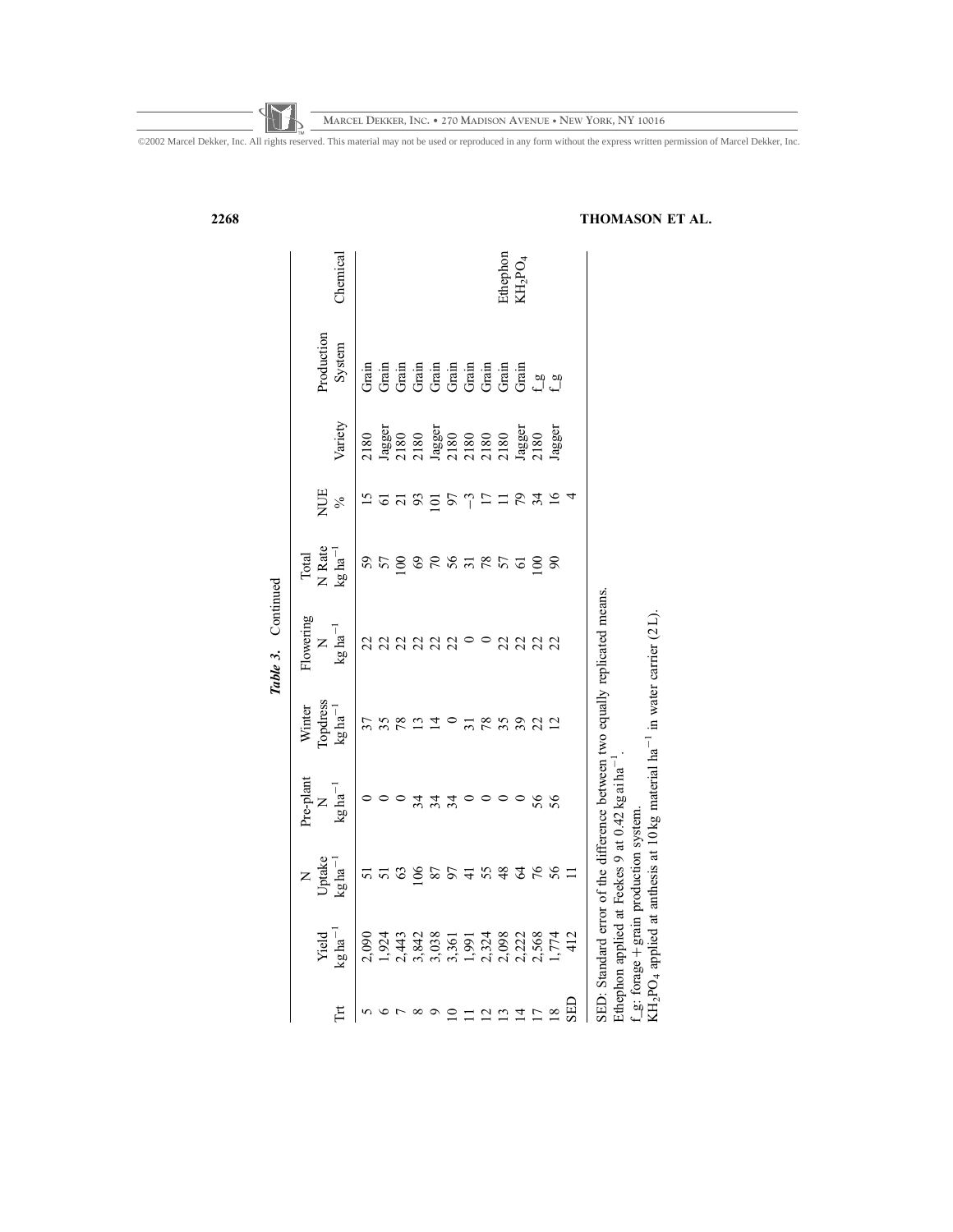**MARCEL DEKKER, INC. • 270 MADISON AVENUE • NEW YORK, NY 10016**

| Stillwater<br>Flowering<br>$kg$ ha <sup>-1</sup><br>$\circ$<br>$\mathsf{z}$ | Topdress<br>Winter<br>$\mathrm{kg}\,\mathrm{ha}^{-1}$<br>Pre-plant<br>$\mathrm{kg}\,\mathrm{ha}^{-1}$ |
|-----------------------------------------------------------------------------|-------------------------------------------------------------------------------------------------------|
|                                                                             |                                                                                                       |
|                                                                             |                                                                                                       |
|                                                                             |                                                                                                       |
|                                                                             |                                                                                                       |
|                                                                             |                                                                                                       |
|                                                                             |                                                                                                       |
|                                                                             |                                                                                                       |
|                                                                             |                                                                                                       |
| 35                                                                          |                                                                                                       |
| 78                                                                          |                                                                                                       |
| $\mathbf{r}$                                                                |                                                                                                       |
| 222<br>Ξ                                                                    |                                                                                                       |
|                                                                             |                                                                                                       |
| $\circ$<br>$\overline{5}$                                                   |                                                                                                       |
| $\circ$<br>78                                                               |                                                                                                       |
| 35                                                                          |                                                                                                       |
| 32                                                                          |                                                                                                       |
| $2222$                                                                      |                                                                                                       |
| $\overline{c}$                                                              |                                                                                                       |
|                                                                             |                                                                                                       |
| Haskell                                                                     |                                                                                                       |
| $\circ$                                                                     |                                                                                                       |
| $\circ$<br>ᅌ                                                                |                                                                                                       |

# NUE IN WINTER WHEAT 2269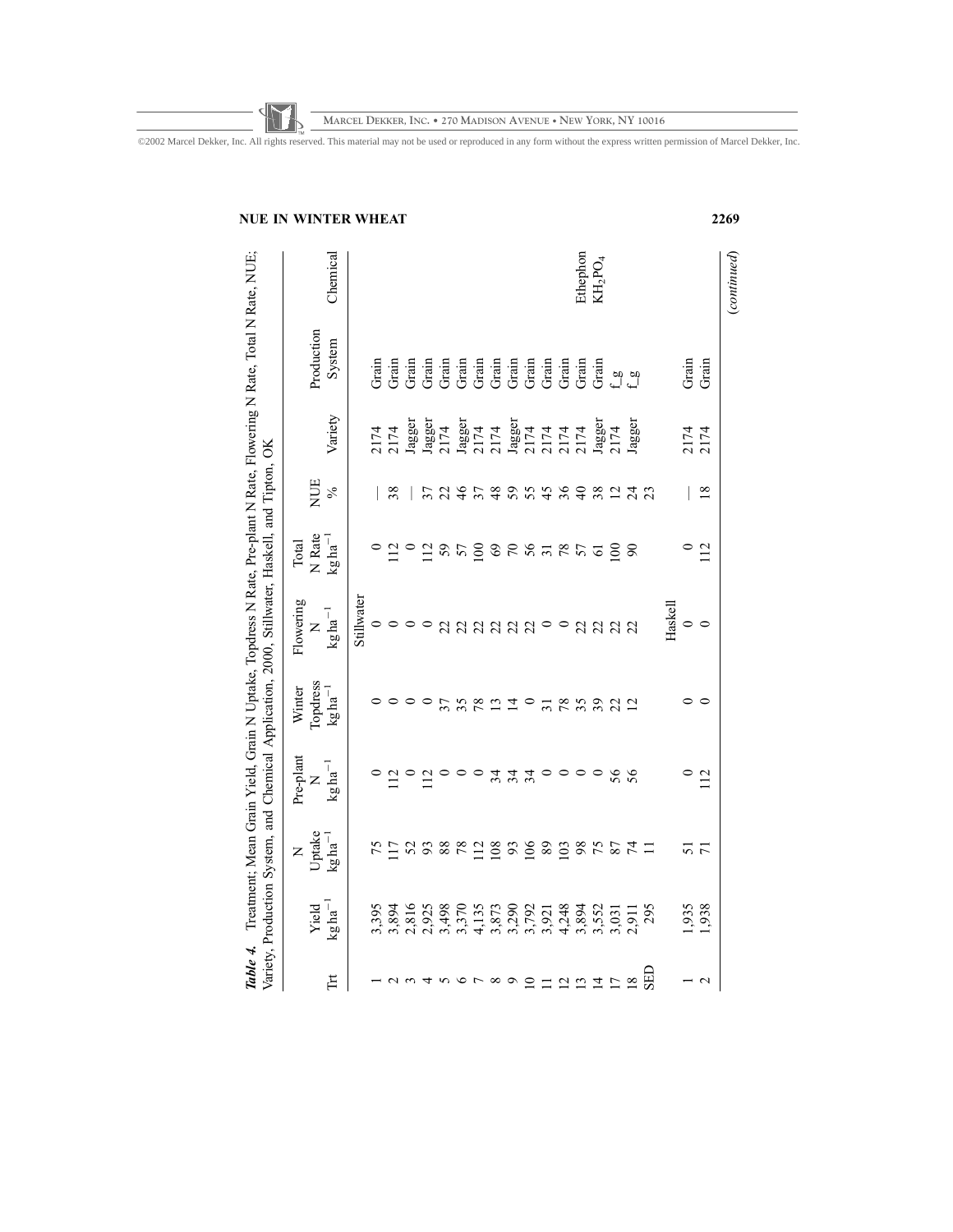©2002 Marcel Dekker, Inc. All rights reserved. This material may not be used or reproduced in any form without the express written permission of Marcel Dekker, Inc. **MARCEL DEKKER, INC. • 270 MADISON AVENUE • NEW YORK, NY 10016**

|                    | hemical                                                                                                                                                     |                                                                                                                                                                                                                                  |                |                |                 |                                                                                                                                                       |     |                           |  | $\begin{array}{l} \text{thepton}\\ \text{LHPO}_4 \end{array}$ |                                                  |                                                                                          |  |
|--------------------|-------------------------------------------------------------------------------------------------------------------------------------------------------------|----------------------------------------------------------------------------------------------------------------------------------------------------------------------------------------------------------------------------------|----------------|----------------|-----------------|-------------------------------------------------------------------------------------------------------------------------------------------------------|-----|---------------------------|--|---------------------------------------------------------------|--------------------------------------------------|------------------------------------------------------------------------------------------|--|
|                    | roduction<br>System                                                                                                                                         | de faith de faith de faith de faith de faith de faith de faith de faith de faith de faith de faith de faith de<br>Grand de faith de faith de faith de faith de faith de faith de faith de faith de faith de faith de faith de fa |                |                |                 |                                                                                                                                                       |     |                           |  |                                                               |                                                  |                                                                                          |  |
|                    | Variety                                                                                                                                                     | Jagger<br>Jagger 174<br>Dagger 174<br>2007 174<br>Dagger 175 174<br>Agger 175 174<br>2008 174                                                                                                                                    |                |                |                 |                                                                                                                                                       |     |                           |  |                                                               |                                                  |                                                                                          |  |
|                    | NUE<br>%                                                                                                                                                    |                                                                                                                                                                                                                                  |                |                | $\overline{26}$ | $\begin{array}{c}\n\infty & \text{if } \mathbb{Z} & \mathbb{Z} & \mathbb{Z} \\ \infty & \text{if } \mathbb{Z} & \mathbb{Z} & \mathbb{Z}\n\end{array}$ |     |                           |  |                                                               |                                                  | $-111$                                                                                   |  |
|                    | Total<br>N Rate<br>$kg \text{ ha}^{-1}$                                                                                                                     |                                                                                                                                                                                                                                  |                |                | 528885428       |                                                                                                                                                       |     |                           |  |                                                               | $\begin{array}{c}\n0.8 \\ 0.8 \\ 0\n\end{array}$ |                                                                                          |  |
| Table 4. Continued | lowering<br>$\frac{N}{\text{kg ha}^{-1}}$                                                                                                                   |                                                                                                                                                                                                                                  | $\frac{0}{22}$ | 222            |                 | 22000                                                                                                                                                 |     |                           |  |                                                               | 2222                                             |                                                                                          |  |
|                    | Winter<br>Copdress<br>$kg \, ha^{-1}$                                                                                                                       |                                                                                                                                                                                                                                  |                | $\mathfrak{S}$ |                 |                                                                                                                                                       |     | $\degree$ 7 $\frac{1}{2}$ |  |                                                               | 74987                                            |                                                                                          |  |
|                    | $\begin{array}{c}\n\mathbf{\dot{r}}\mathbf{e}\text{-} \mathbf{p}\mathbf{l} \text{ant} \\ \mathbf{N} \\ \mathbf{kg}\;\mathbf{h}\mathbf{a}^{-1}\n\end{array}$ |                                                                                                                                                                                                                                  |                |                |                 |                                                                                                                                                       |     |                           |  |                                                               | $\circ$ $\circ$ $\circ$ $\circ$                  |                                                                                          |  |
|                    | N<br>Uptake<br>kg ha                                                                                                                                        | 36 <sub>6</sub>                                                                                                                                                                                                                  |                | 75679888       |                 |                                                                                                                                                       |     |                           |  |                                                               |                                                  | 87870                                                                                    |  |
|                    | ${\rm Yield}$<br>${\rm kg}\,{\rm ha}^{-1}$                                                                                                                  |                                                                                                                                                                                                                                  |                |                |                 |                                                                                                                                                       |     |                           |  |                                                               |                                                  |                                                                                          |  |
|                    | 占                                                                                                                                                           |                                                                                                                                                                                                                                  |                |                |                 |                                                                                                                                                       | ື ⊇ |                           |  |                                                               |                                                  | $\begin{array}{c}\n 2 & 2 \\  2 & 3 \\  \hline\n 2 & 4 \\  \hline\n 3 & 5\n \end{array}$ |  |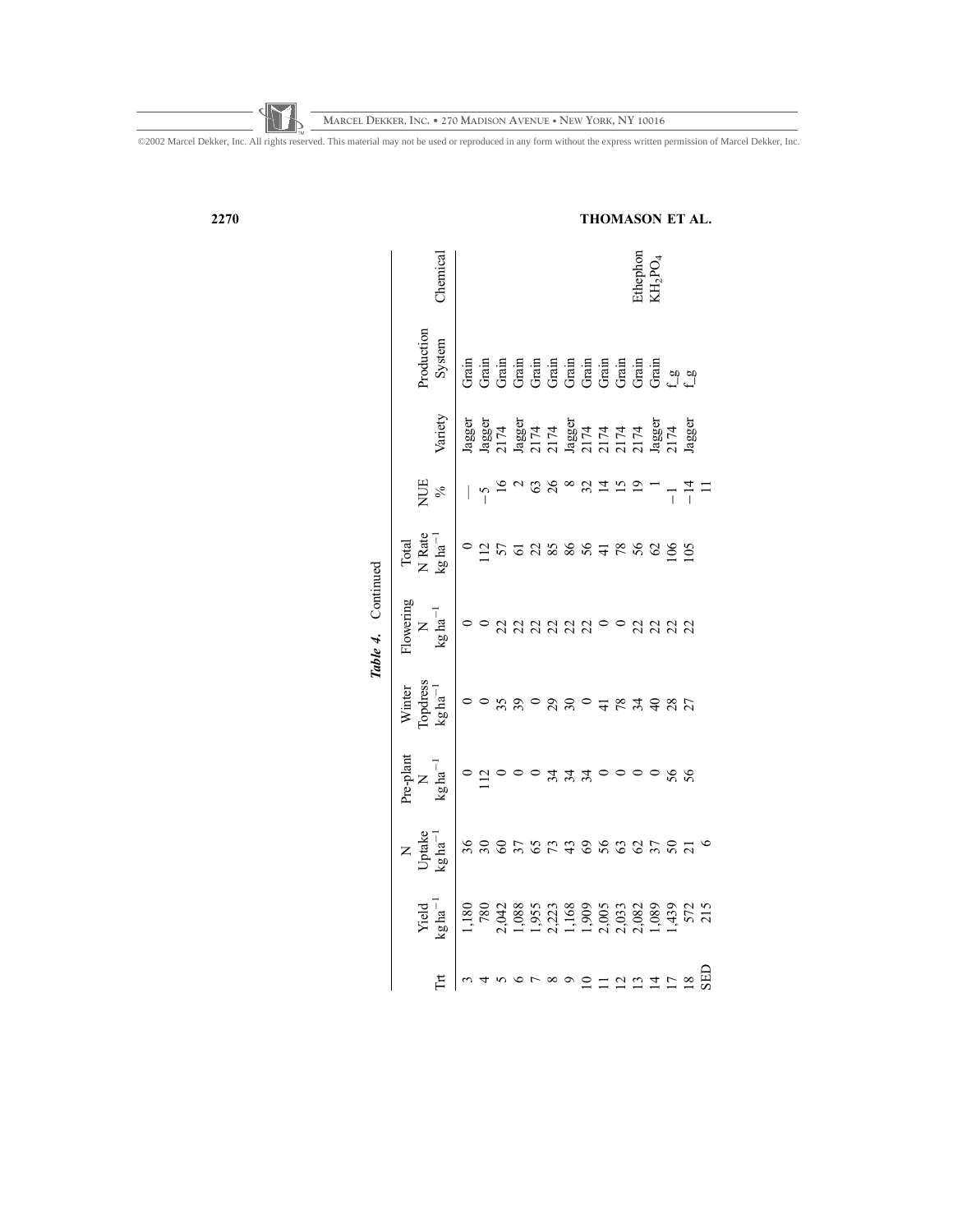|             |                                         |                                                                                      |                                                                                                                                                                                                                                                                                                                                                                                                                            | iptor                                                                      |                                                                                                                    |                |                                                                                                                                                                                                                                                                                                                                                                                                                                   |                                                       |
|-------------|-----------------------------------------|--------------------------------------------------------------------------------------|----------------------------------------------------------------------------------------------------------------------------------------------------------------------------------------------------------------------------------------------------------------------------------------------------------------------------------------------------------------------------------------------------------------------------|----------------------------------------------------------------------------|--------------------------------------------------------------------------------------------------------------------|----------------|-----------------------------------------------------------------------------------------------------------------------------------------------------------------------------------------------------------------------------------------------------------------------------------------------------------------------------------------------------------------------------------------------------------------------------------|-------------------------------------------------------|
|             |                                         |                                                                                      |                                                                                                                                                                                                                                                                                                                                                                                                                            |                                                                            |                                                                                                                    |                |                                                                                                                                                                                                                                                                                                                                                                                                                                   |                                                       |
|             |                                         |                                                                                      |                                                                                                                                                                                                                                                                                                                                                                                                                            |                                                                            |                                                                                                                    |                |                                                                                                                                                                                                                                                                                                                                                                                                                                   |                                                       |
|             |                                         | $\circ$ $\Xi$ $\circ$ $\Xi$ $\circ$                                                  |                                                                                                                                                                                                                                                                                                                                                                                                                            |                                                                            |                                                                                                                    |                |                                                                                                                                                                                                                                                                                                                                                                                                                                   |                                                       |
|             |                                         |                                                                                      |                                                                                                                                                                                                                                                                                                                                                                                                                            |                                                                            |                                                                                                                    |                |                                                                                                                                                                                                                                                                                                                                                                                                                                   |                                                       |
|             |                                         |                                                                                      |                                                                                                                                                                                                                                                                                                                                                                                                                            |                                                                            |                                                                                                                    |                |                                                                                                                                                                                                                                                                                                                                                                                                                                   |                                                       |
|             |                                         |                                                                                      | $\n  \n  \circ \, \n  \circ \, \n  \circ \, \n  \circ \, \n  \circ \, \n  \circ \, \n  \circ \, \n  \circ \, \n  \circ \, \n  \circ \, \n  \circ \, \n  \circ \, \n  \circ \, \n  \circ \, \n  \circ \, \n  \circ \, \n  \circ \, \n  \circ \, \n  \circ \, \n  \circ \, \n  \circ \, \n  \circ \, \n  \circ \, \n  \circ \, \n  \circ \, \n  \circ \, \n  \circ \, \n  \circ \, \n  \circ \, \n  \circ \, \n  \circ \, \$ |                                                                            |                                                                                                                    |                |                                                                                                                                                                                                                                                                                                                                                                                                                                   |                                                       |
|             |                                         |                                                                                      |                                                                                                                                                                                                                                                                                                                                                                                                                            |                                                                            |                                                                                                                    |                |                                                                                                                                                                                                                                                                                                                                                                                                                                   |                                                       |
|             | $8888$ 58 56 56 56 56 56 56 56 56 56 56 | $\circ$ $\circ$ $\stackrel{\sim}{\pi}$ $\stackrel{\sim}{\pi}$ $\stackrel{\sim}{\pi}$ |                                                                                                                                                                                                                                                                                                                                                                                                                            |                                                                            | $\circ$ $\Xi$ $\circ$ $\Xi$ $\alpha$ $\in$ $\Xi$ $\infty$ $\in$ $\Xi$ $\infty$ $\infty$ $\infty$ $\infty$ $\infty$ | 55888188888888 | $\begin{array}{l} 2174 \\ 2174 \\ \text{laggust} \\ 114 \\ \text{laggust} \\ 217 \\ \text{mag} \\ 217 \\ \text{mag} \\ 217 \\ \text{mag} \\ 217 \\ \text{mag} \\ 217 \\ \text{mag} \\ 217 \\ \text{mag} \\ 217 \\ \text{mag} \\ 217 \\ \text{mag} \\ 217 \\ \text{mag} \\ 217 \\ \text{mag} \\ 217 \\ \text{mag} \\ 217 \\ \text{mag} \\ 217 \\ \text{mag} \\ 217 \\ \text{mag} \\ 217 \\ \text{mag} \\ 217 \\ \text{mag} \\ 217$ |                                                       |
|             |                                         |                                                                                      | $\overline{4}$                                                                                                                                                                                                                                                                                                                                                                                                             |                                                                            |                                                                                                                    |                |                                                                                                                                                                                                                                                                                                                                                                                                                                   |                                                       |
|             |                                         |                                                                                      |                                                                                                                                                                                                                                                                                                                                                                                                                            |                                                                            |                                                                                                                    |                |                                                                                                                                                                                                                                                                                                                                                                                                                                   |                                                       |
|             |                                         | $\circ$                                                                              |                                                                                                                                                                                                                                                                                                                                                                                                                            |                                                                            |                                                                                                                    |                |                                                                                                                                                                                                                                                                                                                                                                                                                                   |                                                       |
|             |                                         | $\circ$                                                                              |                                                                                                                                                                                                                                                                                                                                                                                                                            |                                                                            |                                                                                                                    |                |                                                                                                                                                                                                                                                                                                                                                                                                                                   |                                                       |
| $\Xi$ 25158 |                                         | ∍                                                                                    | 4889120                                                                                                                                                                                                                                                                                                                                                                                                                    |                                                                            |                                                                                                                    |                |                                                                                                                                                                                                                                                                                                                                                                                                                                   |                                                       |
|             |                                         |                                                                                      |                                                                                                                                                                                                                                                                                                                                                                                                                            |                                                                            |                                                                                                                    |                |                                                                                                                                                                                                                                                                                                                                                                                                                                   | $\frac{3}{2}$ dephon<br>$\frac{1}{2}$ DO <sub>4</sub> |
|             |                                         | 0800                                                                                 |                                                                                                                                                                                                                                                                                                                                                                                                                            |                                                                            |                                                                                                                    |                |                                                                                                                                                                                                                                                                                                                                                                                                                                   |                                                       |
|             |                                         |                                                                                      |                                                                                                                                                                                                                                                                                                                                                                                                                            |                                                                            |                                                                                                                    |                |                                                                                                                                                                                                                                                                                                                                                                                                                                   |                                                       |
| <b>EES</b>  |                                         |                                                                                      |                                                                                                                                                                                                                                                                                                                                                                                                                            |                                                                            |                                                                                                                    |                |                                                                                                                                                                                                                                                                                                                                                                                                                                   |                                                       |
|             |                                         | Ethephon applied at Feekes 9 at 0.42 kg ai ha                                        |                                                                                                                                                                                                                                                                                                                                                                                                                            | SED: Standard error of the difference between two equally replicated means |                                                                                                                    |                |                                                                                                                                                                                                                                                                                                                                                                                                                                   |                                                       |

**MARCEL DEKKER, INC. • 270 MADISON AVENUE • NEW YORK, NY 10016**

f\_g: forage

þgrain production system.

KH<sub>2</sub>PO<sub>4</sub> applied at anthesis at 10 kg material ha<sup>-1</sup> in water carrier (2L).

NUE IN WINTER WHEAT 2271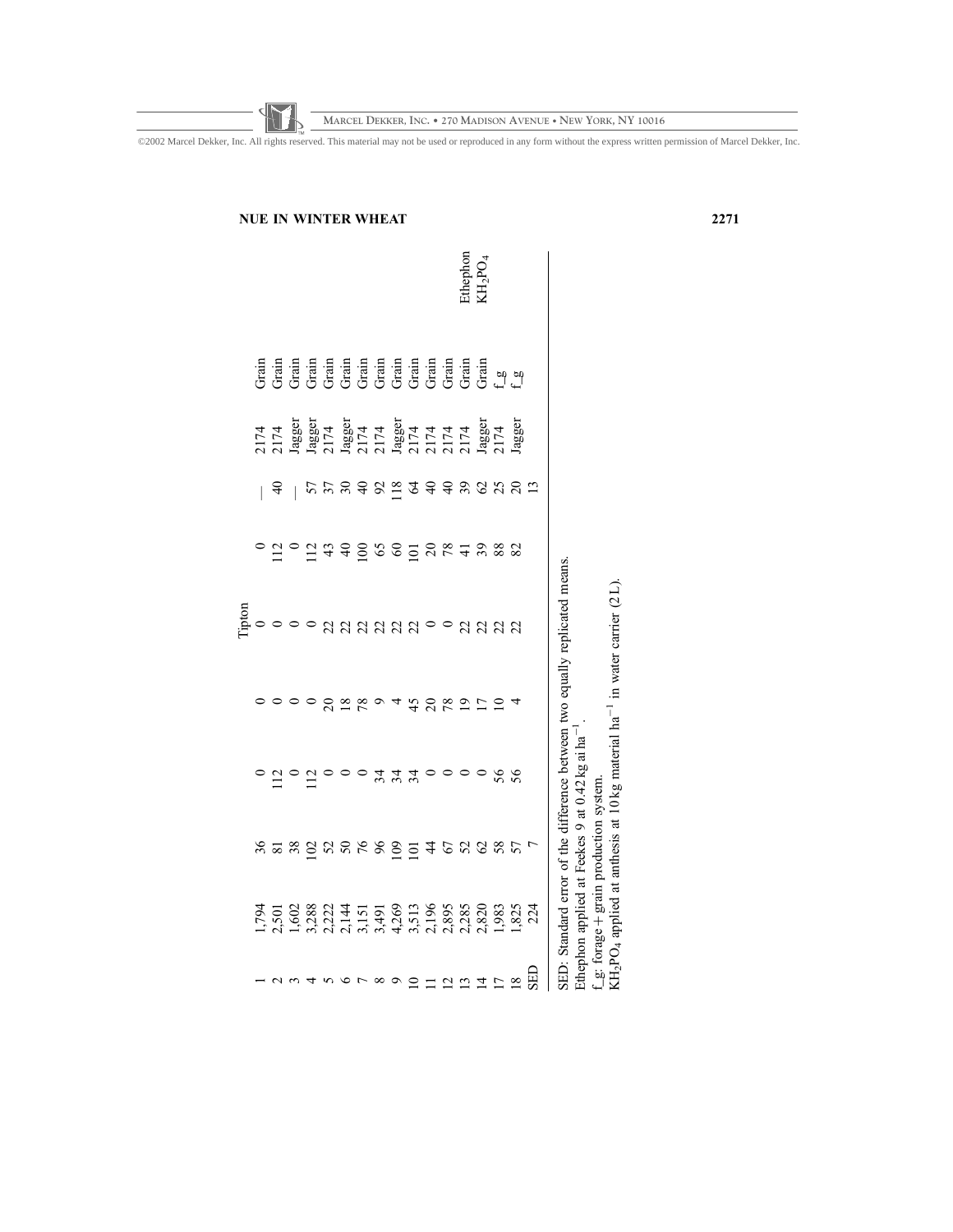| 2272                                                                                                                                                                                                                             |                                                              |           |         |                                                                                                                                                                                                                                                                                                                                                                                                                                                                                                                                 |       |                 |      |               |     |              |                           |                               |               |                                                         |                           |                |                |              |            | THOMASON ET AL. |         |                                                                           |                        |
|----------------------------------------------------------------------------------------------------------------------------------------------------------------------------------------------------------------------------------|--------------------------------------------------------------|-----------|---------|---------------------------------------------------------------------------------------------------------------------------------------------------------------------------------------------------------------------------------------------------------------------------------------------------------------------------------------------------------------------------------------------------------------------------------------------------------------------------------------------------------------------------------|-------|-----------------|------|---------------|-----|--------------|---------------------------|-------------------------------|---------------|---------------------------------------------------------|---------------------------|----------------|----------------|--------------|------------|-----------------|---------|---------------------------------------------------------------------------|------------------------|
|                                                                                                                                                                                                                                  | Chemical                                                     |           |         |                                                                                                                                                                                                                                                                                                                                                                                                                                                                                                                                 |       |                 |      |               |     |              |                           |                               |               |                                                         | Ethephon                  | $KH_2PO_4$     |                |              |            |                 |         |                                                                           |                        |
|                                                                                                                                                                                                                                  | Production<br>System                                         |           | Grain   | Grain                                                                                                                                                                                                                                                                                                                                                                                                                                                                                                                           | Grain |                 |      |               |     |              |                           |                               |               |                                                         |                           | Grain          |                | ဖုိ ဗု       |            |                 |         | $\begin{tabular}{c} \hline \texttt{chain}\\ \texttt{Grain} \end{tabular}$ | Grain                  |
|                                                                                                                                                                                                                                  | Variety                                                      |           |         | $\begin{array}{l} 2174 \\ 2174 \\ \textbf{Jagger} \\ \textbf{Jagger} \\ \textbf{Jagger} \\ \textbf{Jagger} \\ \textbf{Jagger} \\ \textbf{Jagger} \\ \textbf{Jagger} \\ \textbf{Jagger} \\ \textbf{Jagger} \\ \textbf{Jagger} \\ \textbf{Jagger} \\ \textbf{Jagger} \\ \textbf{Jagger} \\ \textbf{Jagger} \\ \textbf{Jagger} \\ \textbf{Jagger} \\ \textbf{Jagger} \\ \textbf{Jagger} \\ \textbf{Jagger} \\ \textbf{Jagger} \\ \textbf{Jagger} \\ \textbf{Jagger} \\ \textbf{Jagger} \\ \textbf{Jagger} \\ \textbf{Jagger} \\ \$ |       |                 |      |               |     |              |                           |                               |               |                                                         |                           |                |                |              |            |                 |         |                                                                           | 2174<br>2174<br>Jagger |
|                                                                                                                                                                                                                                  | NUE<br>$\%$                                                  |           |         | ┪                                                                                                                                                                                                                                                                                                                                                                                                                                                                                                                               |       |                 | 그    | $\Omega$      |     |              | $\overline{\mathfrak{c}}$ |                               | $\circ$       |                                                         | $\overline{\mathfrak{c}}$ | Q              | ī              |              | $\infty$   |                 |         | $\overline{0}$                                                            |                        |
|                                                                                                                                                                                                                                  | N Rate<br>$\mathrm{kg}\,\mathrm{ha}^{-1}$<br>Total           |           |         | $\frac{2}{12}$                                                                                                                                                                                                                                                                                                                                                                                                                                                                                                                  |       | $\overline{12}$ | 63   | $\mathcal{L}$ | 100 | 89           |                           | $\overline{5}$ $\overline{4}$ |               | 78                                                      |                           | $\overline{6}$ | $\frac{9}{2}$  | 20           |            |                 |         | 12                                                                        |                        |
|                                                                                                                                                                                                                                  | Flowering<br>$\mathrm{kg}\,\mathrm{ha}^{-1}$<br>$\mathsf{z}$ | Stillwate | $\circ$ | $\circ$                                                                                                                                                                                                                                                                                                                                                                                                                                                                                                                         |       |                 | 22   | 22            |     | 22           | 22                        | 22                            | $\circ$       | $\circ$                                                 | 22                        | 22             | $\overline{c}$ | 22           |            | Haskell         | $\circ$ | $\circ$                                                                   |                        |
| Table 5. Treatment; Mean Grain Yield, Grain N Uptake, Topdress N Rate, Pre-plant N Rate, Flowering N Rate, Total N Rate, NUE;<br>Variety, Production System, and Chemical Application, 2001, Stillwater, Haskell, and Tipton, OK | Topdress N<br>Winter<br>$\log{\rm ha}^{-1}$                  |           |         |                                                                                                                                                                                                                                                                                                                                                                                                                                                                                                                                 |       |                 |      | 42            | 78  | $\theta$     | 43                        | 45                            | $\frac{1}{4}$ | 78                                                      | 42                        | 42             | $\overline{4}$ | 42           |            |                 |         |                                                                           |                        |
|                                                                                                                                                                                                                                  | Pre-plant<br>$$\rm{N}$$ kg ha $^{-1}$                        |           |         |                                                                                                                                                                                                                                                                                                                                                                                                                                                                                                                                 |       | $\overline{12}$ |      |               |     | 34           | $34 \text{ }$             |                               | $\circ$       | $\circ$                                                 | $\circ$                   | $\circ$        | 56             | 56           |            |                 |         | $\overline{12}$                                                           | $\circ$                |
|                                                                                                                                                                                                                                  | Uptake<br>$\mathrm{kg}\,\mathrm{ha}^{-1}$<br>$\succ$         |           |         | 45                                                                                                                                                                                                                                                                                                                                                                                                                                                                                                                              | 58    | $\mathcal{L}$   | 8778 |               |     |              | 69                        | 54                            |               | 48                                                      | 57                        | $\mathcal{Z}$  | 48             | 62           |            |                 |         | 388                                                                       |                        |
|                                                                                                                                                                                                                                  | $\mathrm{kg}\,\mathrm{ha}^{-1}$<br>Yield                     |           | 2,061   | 1,744                                                                                                                                                                                                                                                                                                                                                                                                                                                                                                                           |       |                 |      |               |     |              |                           |                               |               |                                                         |                           |                |                | 2,303<br>183 |            |                 |         | 1,739<br>1,197<br>1,088                                                   |                        |
|                                                                                                                                                                                                                                  | $\mathbb{H}$                                                 |           |         |                                                                                                                                                                                                                                                                                                                                                                                                                                                                                                                                 |       |                 |      |               |     | ${}^{\circ}$ | $\circ$                   | $\overline{10}$               | $\Xi$         | $\begin{array}{c}\n2 & 2 & 4 \\ 2 & 3 & 4\n\end{array}$ |                           |                |                | $18\,$       | <b>GED</b> |                 |         | $\mathcal{L}$                                                             |                        |

**MARCEL DEKKER, INC. • 270 MADISON AVENUE • NEW YORK, NY 10016**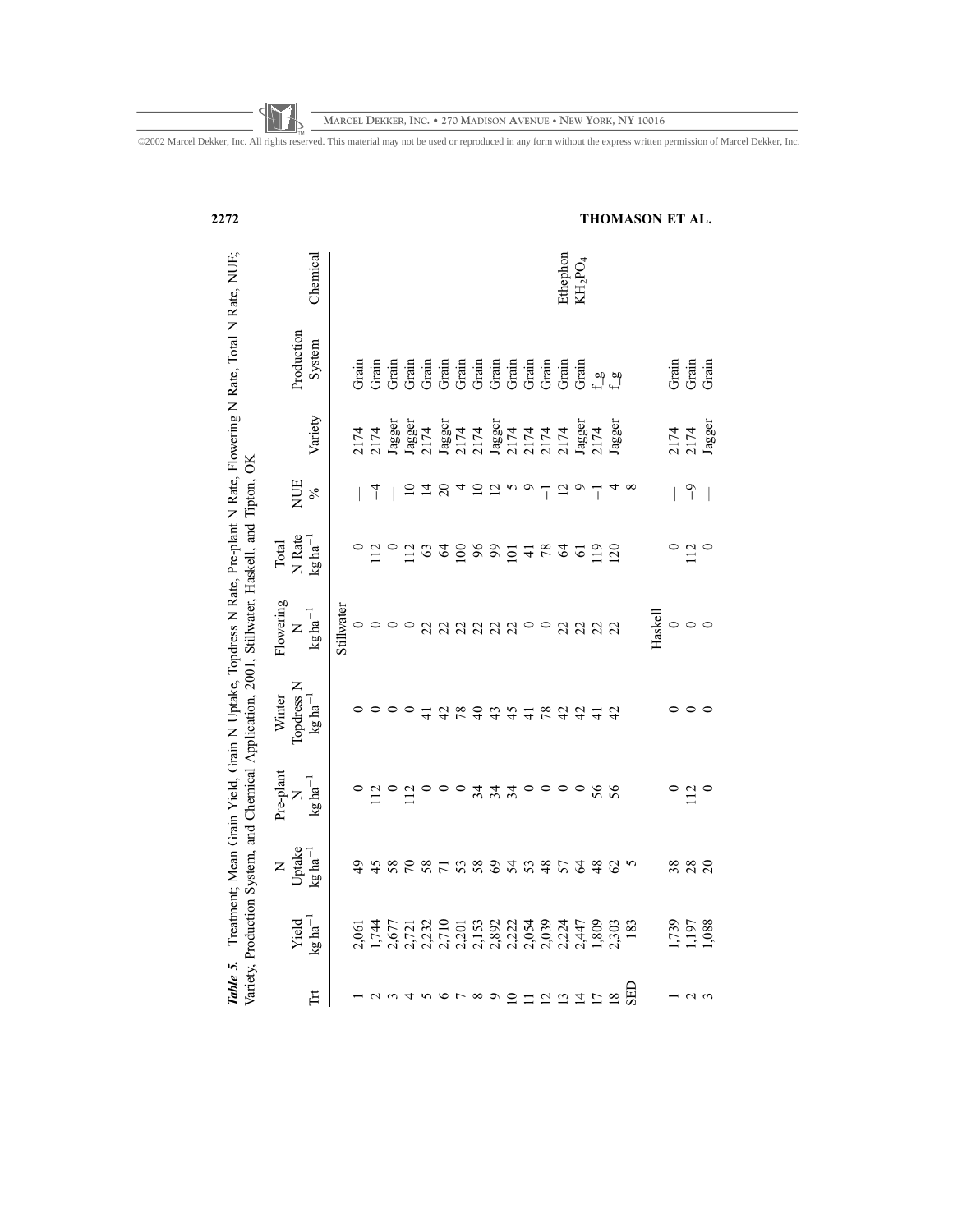**MARCEL DEKKER, INC. • 270 MADISON AVENUE • NEW YORK, NY 10016**

|                                                                                                                          | <b>NUE IN WINTER WHEAT</b>                                                                             |  |  |  |                                                           |  |  |  |                                                                                                                                                                                                                                                                                                                                                                |  |  |  |  |  | 2273             |  |
|--------------------------------------------------------------------------------------------------------------------------|--------------------------------------------------------------------------------------------------------|--|--|--|-----------------------------------------------------------|--|--|--|----------------------------------------------------------------------------------------------------------------------------------------------------------------------------------------------------------------------------------------------------------------------------------------------------------------------------------------------------------------|--|--|--|--|--|------------------|--|
|                                                                                                                          |                                                                                                        |  |  |  | $\bar{\rm E}$ the<br>phon KH <sub>2</sub> PO <sub>4</sub> |  |  |  |                                                                                                                                                                                                                                                                                                                                                                |  |  |  |  |  | $_{(continued)}$ |  |
| dia dia dia dia dia dia dia dia 49.5256.<br>Geografia dia dia dia dia dia 49.5256.<br>Geografia dia dia dia dia 40.6256. |                                                                                                        |  |  |  |                                                           |  |  |  |                                                                                                                                                                                                                                                                                                                                                                |  |  |  |  |  |                  |  |
| 1agger<br>2174<br>1898 5174<br>1898 5174<br>1898 5174<br>1898 5174<br>1898 5174                                          |                                                                                                        |  |  |  |                                                           |  |  |  | 2174<br>2174<br>18985174<br>18985174<br>18985174<br>2174<br>2174                                                                                                                                                                                                                                                                                               |  |  |  |  |  |                  |  |
|                                                                                                                          | a que m n n n n q o n o o o o o o o o o o                                                              |  |  |  |                                                           |  |  |  | $  4   368$ $868$ $899$ $897$                                                                                                                                                                                                                                                                                                                                  |  |  |  |  |  |                  |  |
|                                                                                                                          | $\Xi$ $\approx$ $\approx$ $\Xi$ $\approx$ $\approx$ $\Xi$ $\sim$ $\approx$ $\pm$ $\Xi$ $\approx$ $\Xi$ |  |  |  |                                                           |  |  |  | 0.20025852887                                                                                                                                                                                                                                                                                                                                                  |  |  |  |  |  |                  |  |
|                                                                                                                          | $\circ$ a a a a a a a $\circ$ $\circ$ a a a a a                                                        |  |  |  |                                                           |  |  |  | -<br>E00000222222000                                                                                                                                                                                                                                                                                                                                           |  |  |  |  |  |                  |  |
|                                                                                                                          | $\begin{array}{c} \circ \mathop{\mathsf{maxmax}}\limits_{{\mathsf{maxmaxmax}}}\ \end{array}$           |  |  |  |                                                           |  |  |  | $00000$ $\alpha$ $\pi$ $\alpha$ $\alpha$ $\alpha$ $\alpha$ $\alpha$ $\alpha$                                                                                                                                                                                                                                                                                   |  |  |  |  |  |                  |  |
|                                                                                                                          | $\Xi$<br>$\circ$ $\circ$ $\circ$ $\sharp$ $\sharp$ $\circ$ $\circ$ $\circ$ $\circ$ $\sharp$ $\sharp$   |  |  |  |                                                           |  |  |  | $\circ \; \vec{a} \; \vec{b} \; \vec{c} \; \vec{c} \; \vec{d} \; \vec{c} \; \vec{c} \; \vec{d} \; \vec{d} \; \vec{d} \; \vec{c} \; \vec{d} \; \vec{e} \; \vec{d} \; \vec{e} \; \vec{e} \; \vec{e} \; \vec{e} \; \vec{e} \; \vec{e} \; \vec{e} \; \vec{e} \; \vec{e} \; \vec{e} \; \vec{e} \; \vec{e} \; \vec{e} \; \vec{e} \; \vec{e} \; \vec{e} \; \vec{e} \$ |  |  |  |  |  |                  |  |
|                                                                                                                          | d b g g d d g g g g g g g g g g                                                                        |  |  |  |                                                           |  |  |  |                                                                                                                                                                                                                                                                                                                                                                |  |  |  |  |  |                  |  |
| 976<br>1,628 84 86 86 86 876 88 90 10<br>1,628 86 86 86 86 876 88 90 10 88 90 10 88 90 10 88 90 10 88 90 10 88 90 10 88  |                                                                                                        |  |  |  |                                                           |  |  |  | $1,635$<br>$2,434$ $3,517$ $3,317$ $3,317$ $3,327$ $3,337$ $3,337$ $3,377$ $3,377$ $3,377$                                                                                                                                                                                                                                                                     |  |  |  |  |  |                  |  |
|                                                                                                                          |                                                                                                        |  |  |  |                                                           |  |  |  | N m t n v r x o o o - 1                                                                                                                                                                                                                                                                                                                                        |  |  |  |  |  |                  |  |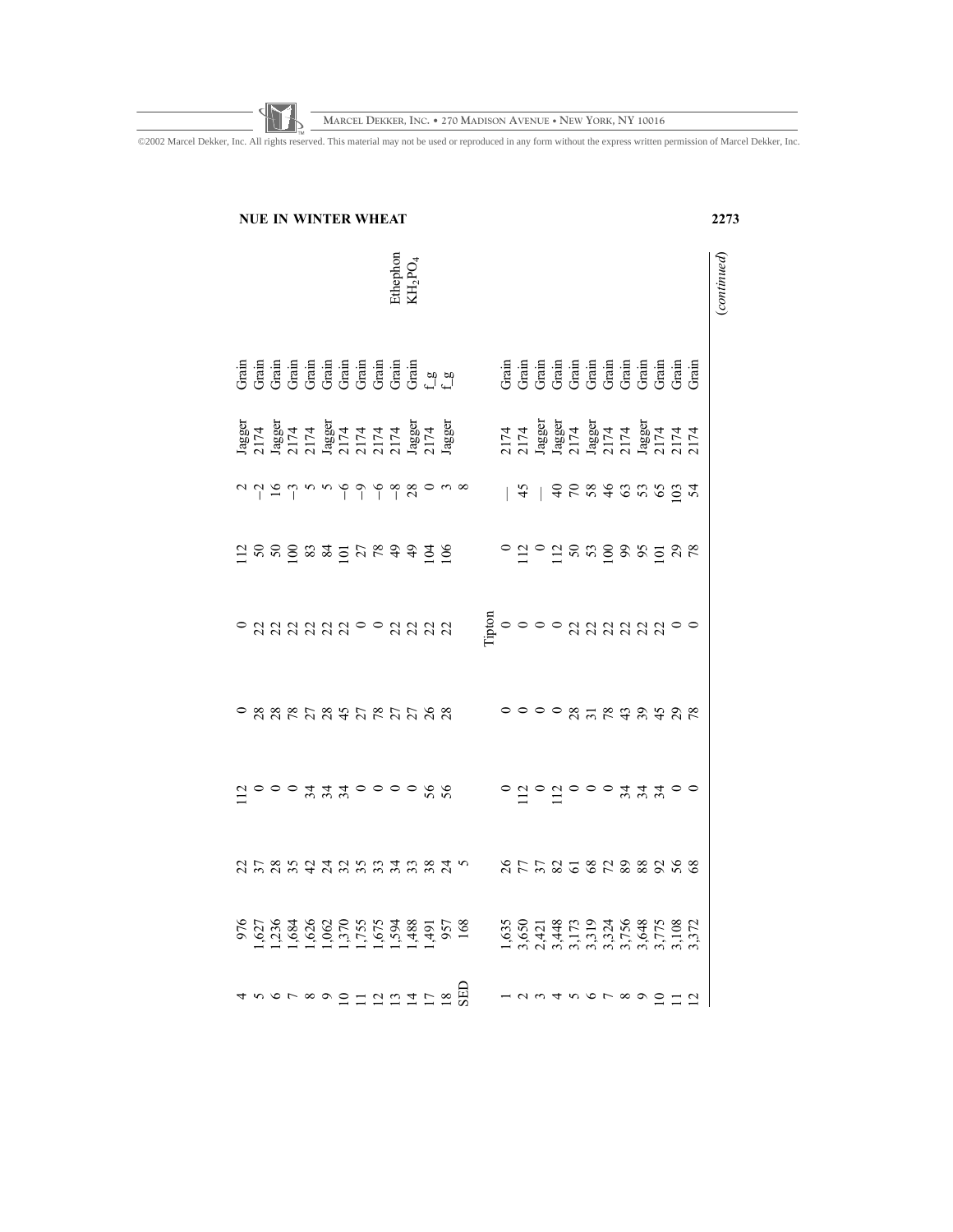|                                                              |                                                       |                                    |                                        |                                                                             | Table 5. Continued                             |                                                                                                    |                 |                                                                                                |                      |                                                         |
|--------------------------------------------------------------|-------------------------------------------------------|------------------------------------|----------------------------------------|-----------------------------------------------------------------------------|------------------------------------------------|----------------------------------------------------------------------------------------------------|-----------------|------------------------------------------------------------------------------------------------|----------------------|---------------------------------------------------------|
| Ě                                                            | $\frac{\text{Yield}}{\text{kg} \cdot \text{ha}^{-1}}$ | N<br>Uptake<br>kg ha <sup>-1</sup> | Pre-plant<br>$\frac{N}{kg \, ha^{-1}}$ | Winter<br>Copdress N<br>$\log ha^{-1}$                                      | Flowering<br>N<br>$\rm{N}$ kg ha <sup>-1</sup> | Total<br>N<br>Rate<br>$\begin{array}{c}\n\text{Total} \\ \text{Kg} \, \text{ha}^{-1}\n\end{array}$ | NUE<br>%        | Variety                                                                                        | Production<br>System |                                                         |
|                                                              |                                                       | $\mathcal{L}$                      |                                        | 29                                                                          | 22                                             |                                                                                                    |                 |                                                                                                |                      | Chemical<br>Ethephon<br>KH <sub>2</sub> PO <sub>4</sub> |
| $\begin{array}{c}\n 24 \\  25 \\  \hline\n 26\n \end{array}$ | 3,093<br>3,548<br>3,658<br>3,824                      | 76                                 |                                        | 29                                                                          | 22                                             | 51                                                                                                 | 75              | $\begin{array}{l} 2174 \\ \text{Jagger} \\ 2174 \\ \text{Jagger} \\ \text{Jagger} \end{array}$ |                      |                                                         |
|                                                              |                                                       | 86                                 | 56                                     | $\ddot{4}$                                                                  | 22                                             | 125                                                                                                | 48              |                                                                                                |                      |                                                         |
|                                                              |                                                       | 95                                 | 56                                     | $\mathcal{L}$                                                               | 22                                             | 132                                                                                                |                 |                                                                                                |                      |                                                         |
| SED                                                          |                                                       | $\infty$                           |                                        |                                                                             |                                                |                                                                                                    | $\overline{13}$ |                                                                                                |                      |                                                         |
|                                                              |                                                       |                                    | コード・コード しょうしょう しょうしょう                  | SED: Standard error of the difference between two equally replicated means. |                                                |                                                                                                    |                 |                                                                                                |                      |                                                         |

Ethephon applied at Feekes 9 at  $0.42$  kg ai ha<sup>-1</sup> .

f\_g: forage  $^+$  grain production system. KH<sub>2</sub>PO<sub>4</sub> applied at anthesis at 10 kg material  $ha^{-1}$  in water carrier (2L).

2274 THOMASON ET AL.

©2002 Marcel Dekker, Inc. All rights reserved. This material may not be used or reproduced in any form without the express written permission of Marcel Dekker, Inc.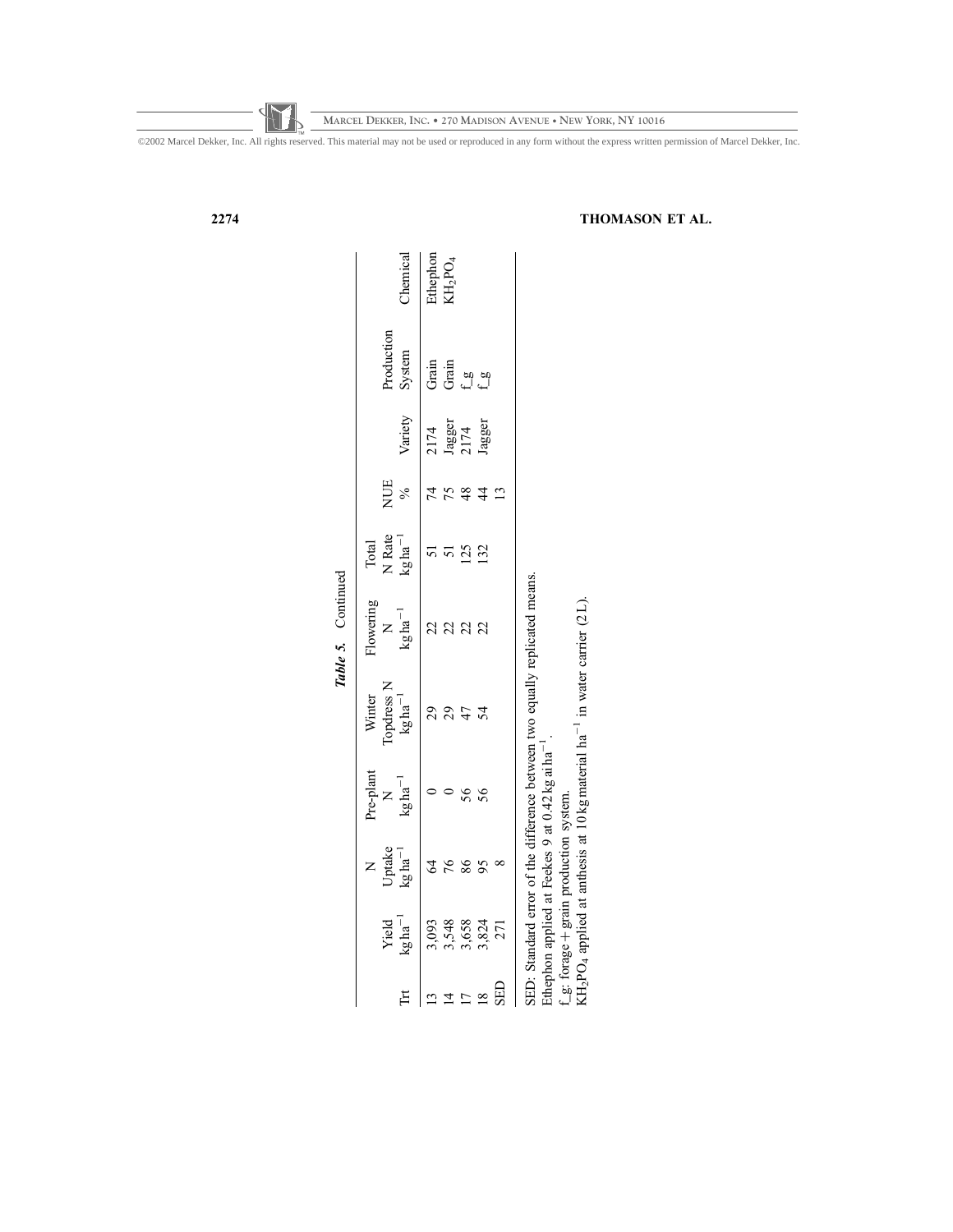©2002 Marcel Dekker, Inc. All rights reserved. This material may not be used or reproduced in any form without the express written permission of Marcel Dekker, Inc.

# NUE IN WINTER WHEAT 2275

|           | Total<br>Forage Yield       | Total<br>N Uptake | kg Forage Yld  |         |
|-----------|-----------------------------|-------------------|----------------|---------|
| Treatment | $\text{kg}\,\text{ha}^{-1}$ | $kg ha^{-1}$      | kg N Applied   | Variety |
|           |                             | Stillwater, 1999  |                |         |
| 16        | 7,785                       | 249               | 74             | Jagger  |
| 18        | 951                         | 22                | 7              | Jagger  |
|           |                             | Haskell, 1999     |                |         |
| 15        | 4,277                       | 130               | 44             | 2174    |
| 16        | 5,640                       | 189               | 71             | Jagger  |
| 17        | 103                         | $\overline{4}$    | $\mathbf{1}$   | 2174    |
| 18        | 412                         | 12                | 5              | Jagger  |
|           |                             | Tipton, 1999      |                |         |
| 15        | 7,121                       | 183               | 56             | 2174    |
| 16        | 9,950                       | 262               | 61             | Jagger  |
| 17        | 482                         | 21                | $\overline{4}$ | 2174    |
| 18        | 1,530                       | 57                | 10             | Jagger  |
|           |                             | Stillwater, 2000  |                |         |
| 15        | 7,565                       | 197               | 95             | 2174    |
| 16        | 5,854                       | 153               | 87             | Jagger  |
| 17        | 1,770                       | 75                | 18             | 2174    |
| 18        | 1,303                       | 46                | 19             | Jagger  |
|           |                             | Haskell, 2000     |                |         |
| 15        | 2,516                       | 86                | 30             | 2174    |
| 16        | 2,392                       | 74                | 27             | Jagger  |
| 17        | 561                         | 20                | 7              | 2174    |
| 18        | 584                         | 23                | 7              | Jagger  |
|           |                             | Tipton, 2000      |                |         |
| 15        | 3,982                       | 147               | 63             | 2174    |
| 16        | 4,476                       | 170               | 75             | Jagger  |
| 17        | 1,589                       | 71                | 24             | 2174    |
| 18        | 1,544                       | 64                | 26             | Jagger  |
|           |                             | Stillwater, 2001  |                |         |
| 15        | 1,283                       | 87                | 14             | 2174    |
| 16        | 1,012                       | 85                | 12             | Jagger  |
| 17        | 687                         | 33                | 20             | 2174    |
| 18        | 1,138                       | 61                | 19             | Jagger  |

Table 6. Total Forage Yield, N Uptake and Efficiency for Forage-Only Treatments

(continued)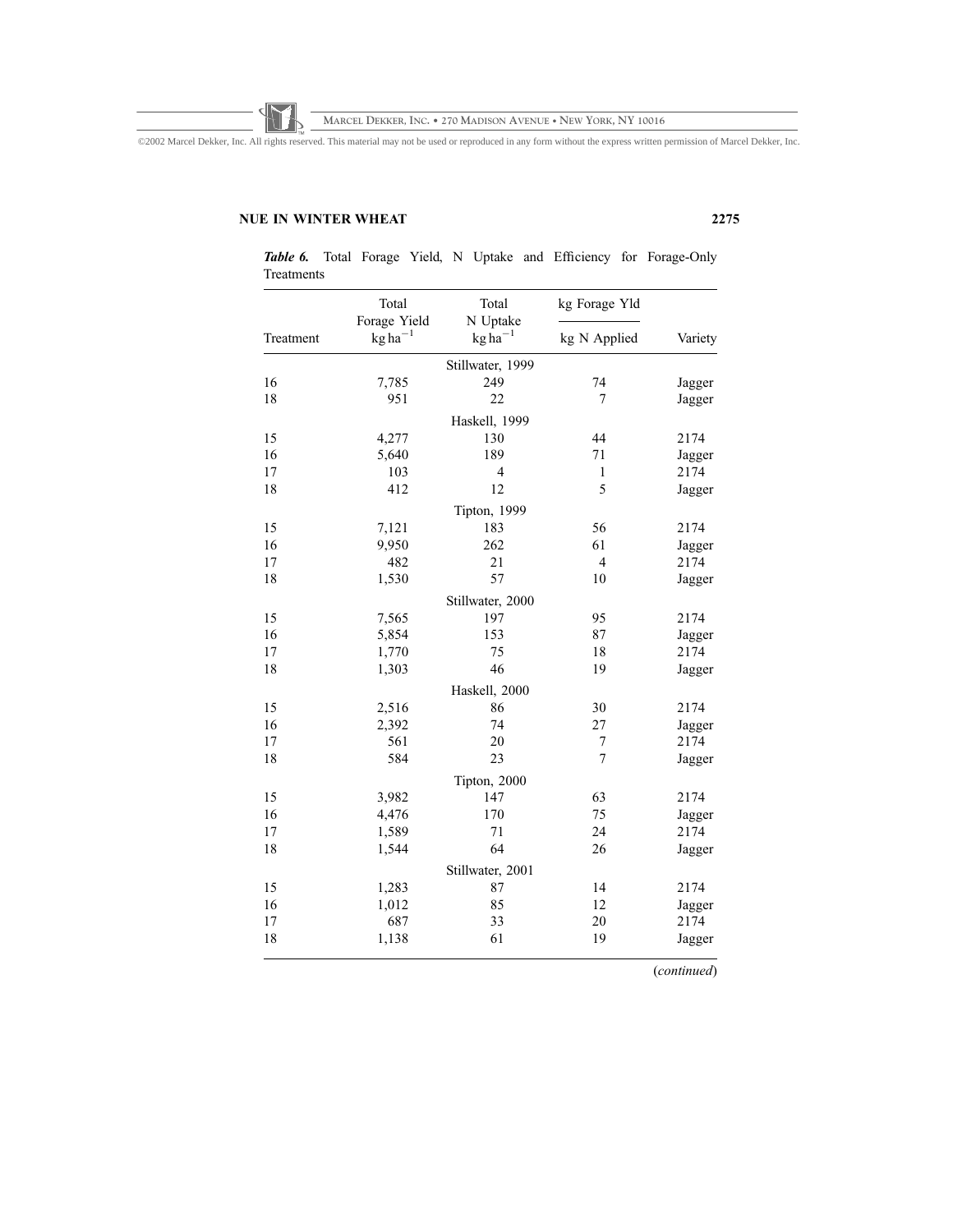### 2276 THOMASON ET AL.

|           |                       | тине ч.<br>Communi |               |         |
|-----------|-----------------------|--------------------|---------------|---------|
|           | Total<br>Forage Yield | Total<br>N Uptake  | kg Forage Yld |         |
| Treatment | $kg ha^{-1}$          | $kg ha^{-1}$       | kg N Applied  | Variety |
|           |                       | Haskell, 2001      |               |         |
| 15        | 241                   | 5                  | 45            | 2174    |
| 16        | 242                   | 5                  | 48            | Jagger  |
| 17        | 243                   | 6                  | 41            | 2174    |
| 18        | 244                   | 5                  | 47            | Jagger  |
|           |                       | Tipton, 2001       |               |         |
| 15        | 4,822                 | 226                | 22            | 2174    |
| 16        | 5,208                 | 218                | 24            | Jagger  |
| 17        | 687                   | 38                 | 18            | 2174    |
| 18        | 1,139                 | 59                 | 19            | Jagger  |

# Table 6. Continued

# Crop Year 1999

At the Stillwater site in 1999, we found no significant response to applied N. The block planted to 2180 experienced germination problems due to poor seed quality and could not be harvested. The Jagger plots were harvested and some high yields  $(3.2 \text{ Mg ha}^{-1})$  were noted for treatment nine (a 3-way split application with  $34 \text{ kg ha}^{-1}$  applied pre-plant, topdress N applied based on INSEY and  $22 \text{ kg} \text{ N} \text{ ha}^{-1}$  applied at flowering). The N uptake values for this plot were also indicative of good production conditions (Table 3). Forage dry matter yields and N uptake values for forage-only plots were much greater than those for forage  $+$  grain (FG) system plots (Table 7). The lack of harvest data for the 2180 plots eliminated the possibility of comparison of the two varieties for grain yield on those plots. When FG plots were compared to the grain-only plots at the same fertility and management levels, yields of grain-only plots were found to be significantly higher.

The Haskell site also experienced poor germination for the 2180 plots, thus, those plots were not harvested. Due to dry conditions in mid-spring and a very wet harvest, grain yields were highest in the 0-N check. Losses from lodging of high biomass producing plots where higher N rates were applied were significant as well as shattering losses from the heads. The greatest N uptake was from a  $112 \text{ kg ha}^{-1}$  pre-plant application (Table 3). Forage yields were greatest for the forage-only (two-cut) system (Table 6). We were unable to compare the two varieties for yield (FG treatments), but did note higher grain yields for the grainonly system when compared to the FG plots.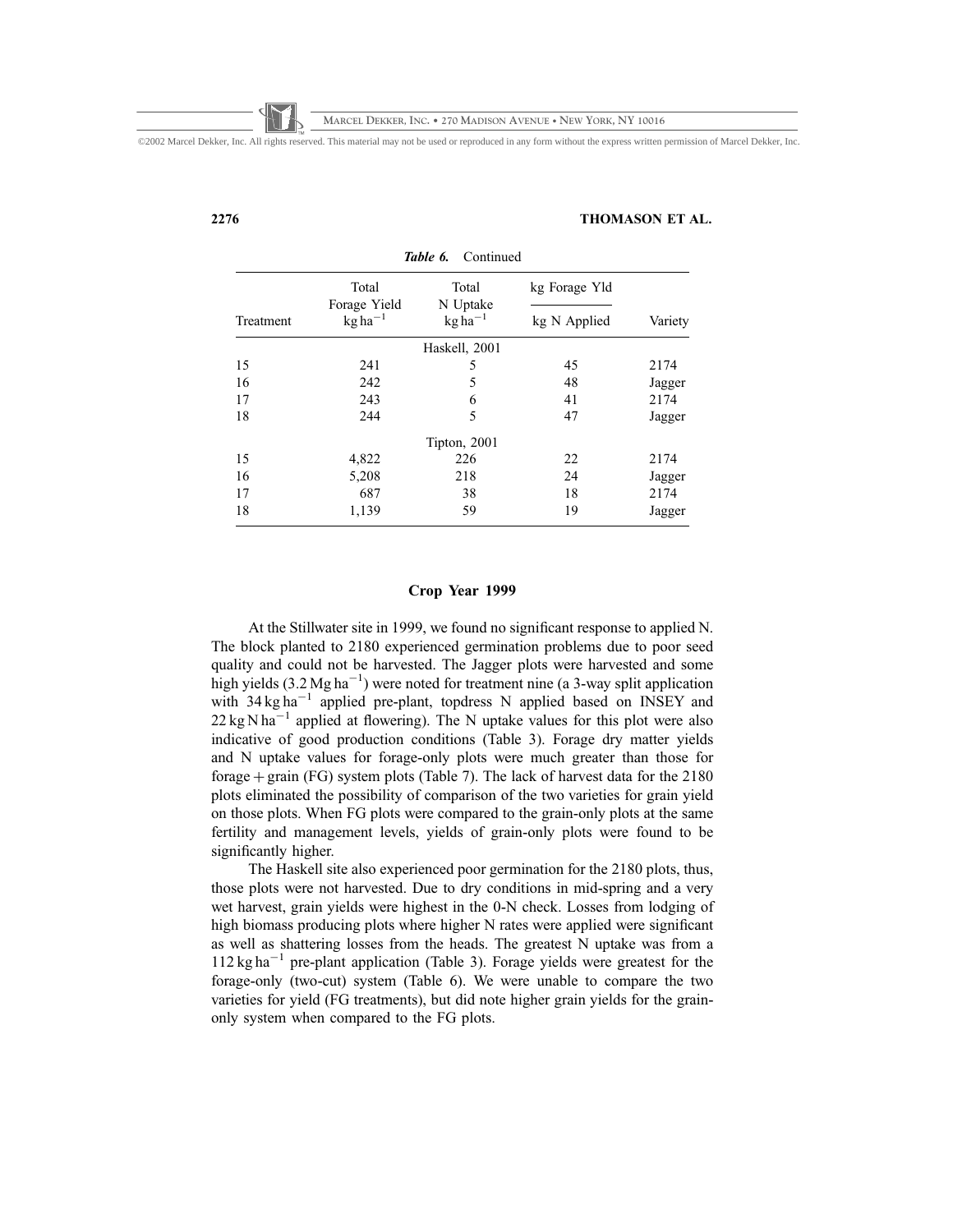**MARCEL DEKKER, INC. • 270 MADISON AVENUE • NEW YORK, NY 10016**

| Treatments            |                                              |                                             |                                           |                                              | Table 7. Total Forage Yield, Total Grain Yield, and Total Biomass Yield, N Uptake and Efficiency for Forage and Grain Combination |                                               |                                             |                                               |                                       |                                  |                |
|-----------------------|----------------------------------------------|---------------------------------------------|-------------------------------------------|----------------------------------------------|-----------------------------------------------------------------------------------------------------------------------------------|-----------------------------------------------|---------------------------------------------|-----------------------------------------------|---------------------------------------|----------------------------------|----------------|
| Treatment             | $\log{\rm ha}^{-1}$<br>Grain<br><b>Yield</b> | Grain N<br>Uptake,<br>$kg$ ha <sup>-1</sup> | Forage<br>$kg$ ha <sup>-1</sup><br>Yield, | N Uptake,<br>Forage<br>$kg$ ha <sup>-1</sup> | Forage + Grain,<br>N Uptake,<br>$kg\,{\rm ha}^{-1}$<br>Total                                                                      | Topdress<br>N Rate,<br>$\mathrm{kg\,ha}^{-1}$ | Pre-plant<br>N Rate,<br>$\log{\rm ha}^{-1}$ | Flowering<br>N Rate,<br>$kg$ ha <sup>-1</sup> | N Rate,<br>$\rm kg\,ha^{-1}$<br>Total | N Applied<br>Yield/kg<br>kg DM   | Variety        |
| 18                    | 1,832                                        | 57                                          | 951                                       | 22                                           | Stillwater, 1999<br>79                                                                                                            | 76                                            | 56                                          | 22                                            | 154                                   |                                  | Jagger         |
| 18<br>$\overline{17}$ | 3,031<br>2,911                               | 87<br>74                                    | 1,303<br>042                              | 75<br>$\frac{4}{6}$                          | Stillwater, 2000<br>162<br>120                                                                                                    | $\overline{c}$<br>22                          | 56<br>56                                    | 22<br>22                                      | 100<br>$\infty$                       | $\frac{8}{18}$<br>$\overline{1}$ | Jagger<br>2174 |
| 18<br>$\overline{17}$ | 1,809<br>2,303                               | $\frac{8}{3}$<br>$\mathcal{O}$              | 1,138<br>687                              | 33<br>$\overline{6}$                         | Stillwater, 2001<br>123<br>$\overline{8}$                                                                                         | 42<br>₹                                       | 56<br>56                                    | 22<br>22                                      | $\frac{19}{2}$<br>120                 | 29<br>$\overline{c}$             | Jagger<br>2174 |
| 17                    | 1,059                                        | 35                                          | 412                                       | $\overline{2}$                               | Haskell, 1999<br>47                                                                                                               | 34                                            | 56                                          | 22                                            | 112                                   |                                  | Jagger         |
| $\overline{17}$<br>18 | 1,439<br>572                                 | 37<br>$\overline{16}$                       | 584<br>561                                | $\overline{c}$<br>23                         | Haskell, 2000<br>57<br>39                                                                                                         | 28<br>27                                      | 56<br>56                                    | 22                                            | 106<br>105                            | $\overline{0}$                   | Jagger<br>2174 |
| $\overline{17}$<br>18 | 957<br>1,491                                 | 38<br>$\overline{24}$                       | 243<br>244                                |                                              | Haskell, 200<br>29<br>$\overline{4}$                                                                                              | 26<br>28                                      | 56<br>56                                    | 22                                            | 104<br>106                            | $\overline{17}$                  | Jagger<br>2174 |

# NUE IN WINTER WHEAT 2277

(continued)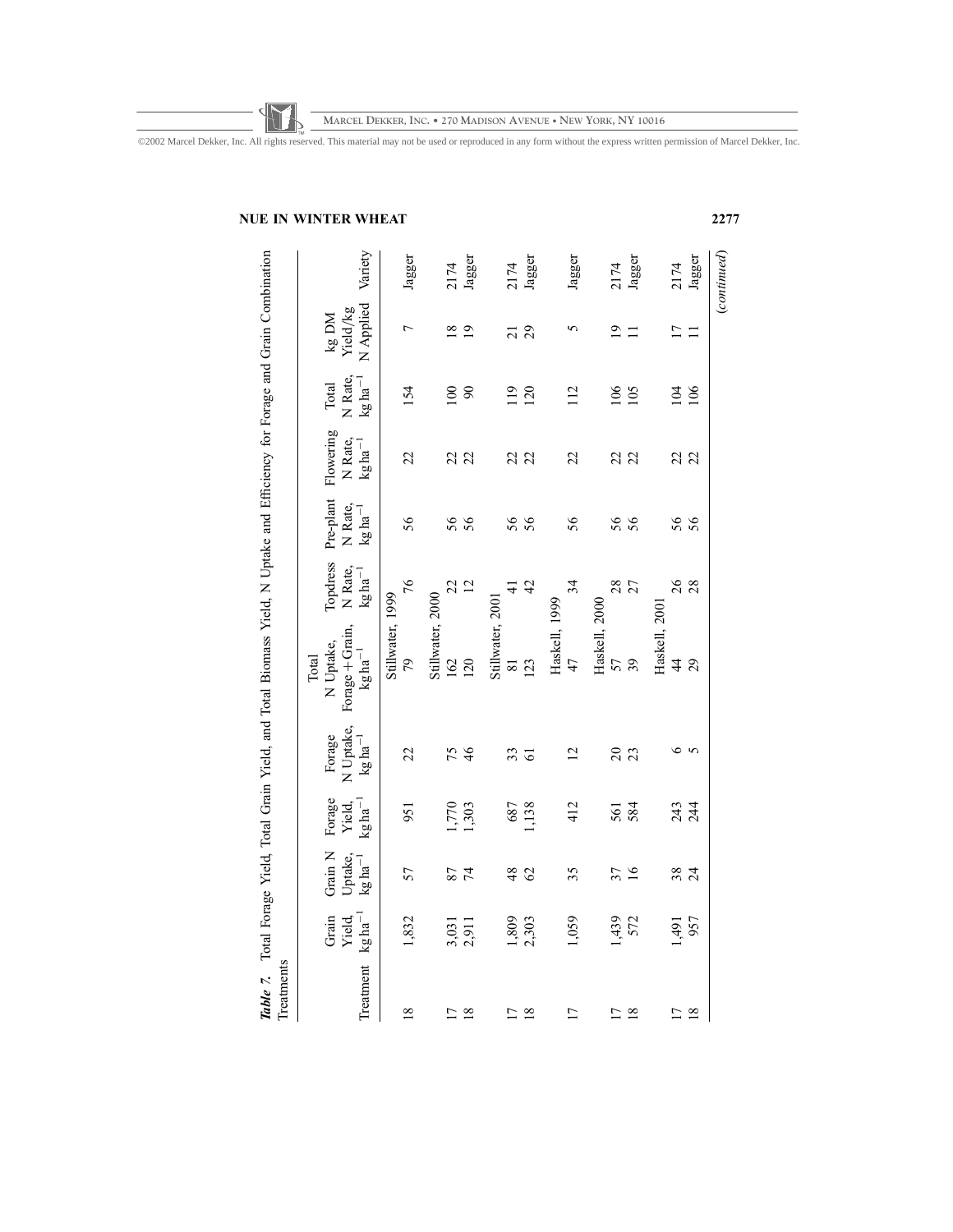©2002 Marcel Dekker, Inc. All rights reserved. This material may not be used or reproduced in any form without the express written permission of Marcel Dekker, Inc.

| ۰. |  |
|----|--|
|----|--|

# 2278 THOMASON ET AL.

|                 |                                    |                                           |                                    |                                            | Table 7. Continued                                           |                                              |                                             |                                           |                                                  |                                |                |
|-----------------|------------------------------------|-------------------------------------------|------------------------------------|--------------------------------------------|--------------------------------------------------------------|----------------------------------------------|---------------------------------------------|-------------------------------------------|--------------------------------------------------|--------------------------------|----------------|
|                 |                                    |                                           |                                    |                                            | Total<br>N Uptake,<br>Forage + Grain,<br>kg ha <sup>-1</sup> |                                              |                                             |                                           |                                                  |                                |                |
| Treatment       | Grain<br>Yield, $\rm{Kg\,ha}^{-1}$ | Grain N<br>Uptake,<br>kg ha <sup>-1</sup> | Forage<br>Yield, $\rm{Yed}_A^{-1}$ | Forage<br>N Uptake,<br>kg ha <sup>-1</sup> |                                                              | Topdress<br>N Rate,<br>$kg$ ha <sup>-1</sup> | Pre-plant<br>N Rate,<br>kg ha <sup>-1</sup> | Flowering<br>N<br>Rate, $\rm kg\,ha^{-1}$ | Total<br>N<br>Rate, $\kappa g \, \text{ha}^{-1}$ | kg DM<br>Yield/kg<br>N Applied | Variety        |
|                 |                                    |                                           |                                    |                                            | Tipton, 1999                                                 |                                              |                                             |                                           |                                                  |                                |                |
| $\overline{17}$ |                                    | 76<br>56                                  |                                    | $\frac{21}{57}$                            | 56                                                           | $\frac{81}{105}$                             | 56<br>56                                    | 22                                        | <b>159</b><br>183                                |                                |                |
| $\frac{8}{18}$  | 2,568<br>1,774                     |                                           | 482<br>1,530                       |                                            | $\overline{13}$                                              |                                              |                                             |                                           |                                                  |                                | 2174<br>Jagger |
|                 |                                    |                                           |                                    |                                            | Tipton, 2000                                                 |                                              |                                             |                                           |                                                  |                                |                |
| $\overline{17}$ | 1,983<br>1,825                     | 58                                        | 1,544                              | $7\frac{3}{4}$                             | $\frac{129}{118}$                                            |                                              | 56<br>56                                    | 22                                        | 88                                               | 24<br>26                       |                |
| $\overline{18}$ |                                    |                                           |                                    |                                            |                                                              |                                              |                                             |                                           |                                                  |                                | 2174<br>Jagger |
|                 |                                    |                                           |                                    |                                            | Tipton, 2001                                                 |                                              |                                             |                                           |                                                  |                                |                |
| $\overline{17}$ | 3,658<br>3,824                     | 86<br>95                                  | 687<br>1.138                       | 38                                         | 24                                                           | 4 Z<br>4                                     | 56<br>56                                    | 22                                        | 125<br>132                                       | 38                             |                |
| $\frac{8}{18}$  |                                    |                                           |                                    |                                            | 154                                                          |                                              |                                             |                                           |                                                  |                                | 2174<br>Jagger |
|                 |                                    |                                           |                                    |                                            |                                                              |                                              |                                             |                                           |                                                  |                                |                |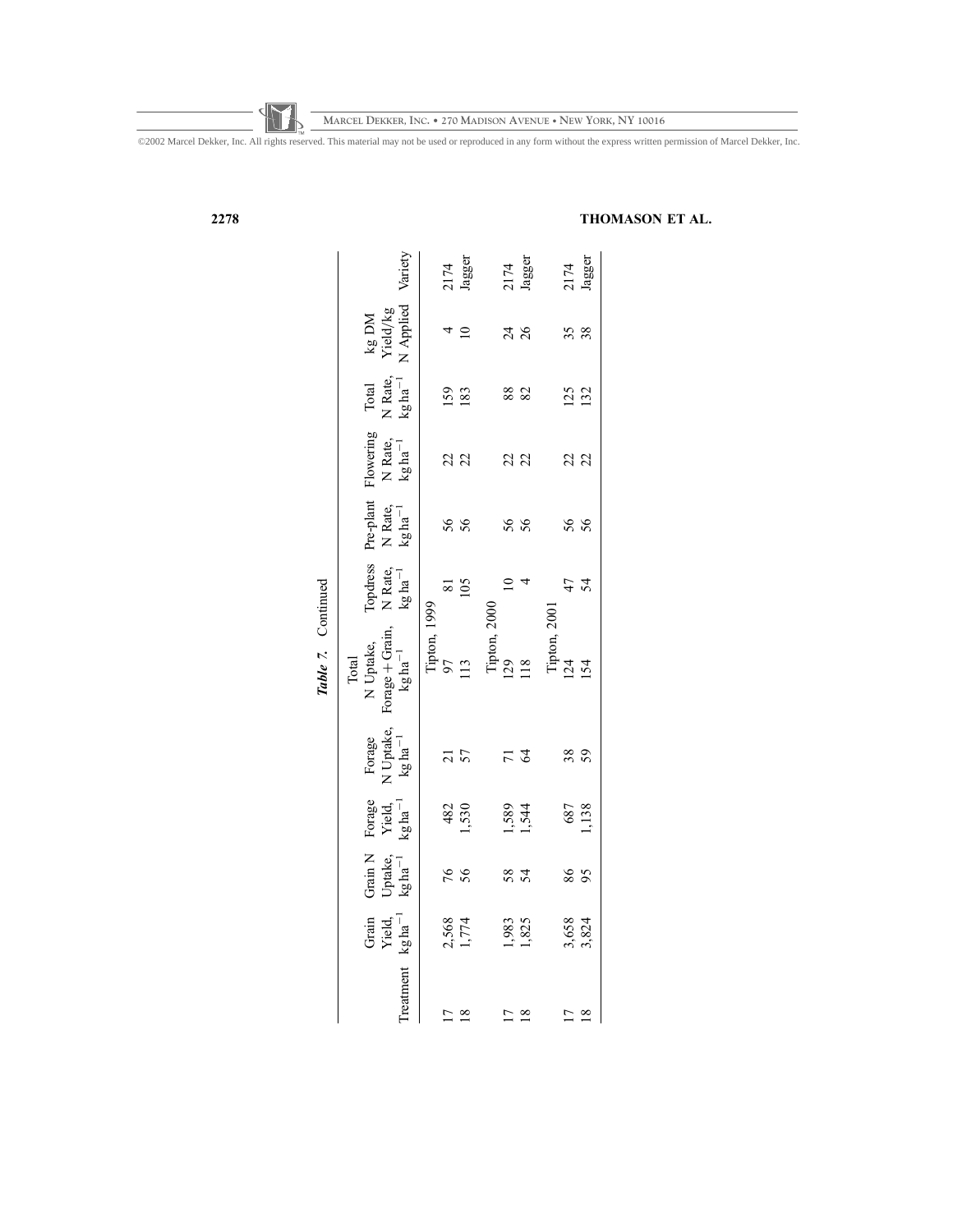©2002 Marcel Dekker, Inc. All rights reserved. This material may not be used or reproduced in any form without the express written permission of Marcel Dekker, Inc.

### NUE IN WINTER WHEAT 2279

The 1999 data from the Tipton experiment did include the 2180 plots so the entire experiment was harvested. Yields for the pre-plant only N application were lower than the 3-way split application system  $(3.8 \text{ vs. } 3.0 \text{ Mg ha}^{-1})$  for the 2180 plots. The same treatments applied to the Jagger plots had no effect on grain yield. No significant difference in NUE was noted for either pre-plant or split applications for either variety (Table 3). The highest NUE for this site was found for the 3-way INSEY split application to Jagger (101%). This response could be due to near ideal conditions for fall growth in 1998. Wheat plants would have taken up a large amount of N early in the season and plots with sufficient N applied early would have had the opportunity to accumulate N during more favorable conditions than those experienced later in the season. Less than ideal environmental conditions occurred in the spring of 1999 at this location with warm and dry conditions favoring volatilization of topdress and flowering applications. A late-season hailstorm also damaged yields at this site. Yields for the forage-only Jagger plots were significantly higher compared to 2174 (Table 6). Again, total dry matter yields for the forage-only (two harvest) plots were higher than the yields from the combination plots. There was no difference in yield between varieties within the FG plots.

# Crop Year 2000

In the 2000 crop year, due to lack of availability of quality seed, the wheat variety 2174 was substituted for 2180 at all locations. At Stillwater, the highest yields were obtained when 78 kg N ha<sup>-1</sup> was applied topdress in the spring with an additional flowering application of  $22 \text{ kg ha}^{-1}$  (Trt. 7, Table 4). The highest NUE was 59% for trt. 9, receiving N as a 3-way split with winter topdress N applied based on INSEY for a total N rate of  $70 \text{ kg ha}^{-1}$ . Nitrogen use efficiency values for the 3-way split application using INSEY adjusted topdress rates were both greater than 47%. There was no difference in forage yield for the forage only plots between varieties in 2000. The forage-only system had higher dry matter yields than the single cutting from the FG plots (Table 7). Total N uptake values for these plots were also higher than those for FG plots. Grain yields from the grain-only vs. the FG plots were not significantly different (Table 4).

At Haskell in 2000, the highest yielding treatment was 2174 with  $34 \text{ kg N} \text{ ha}^{-1}$  applied pre-plant, topdress N applied based on INSEY and another  $22 \text{ kg ha}^{-1}$  N applied at flowering (Trt. 8) (Table 4). Comparison of the treatments receiving chemical applications and those otherwise treated the same revealed no differences in final yield. Grain N uptake was the highest for the 2174 plot receiving the 3-way split application of fertilizer. This plot also had the highest NUE. The fixed topdress plots also had high NUE at this location. The three-way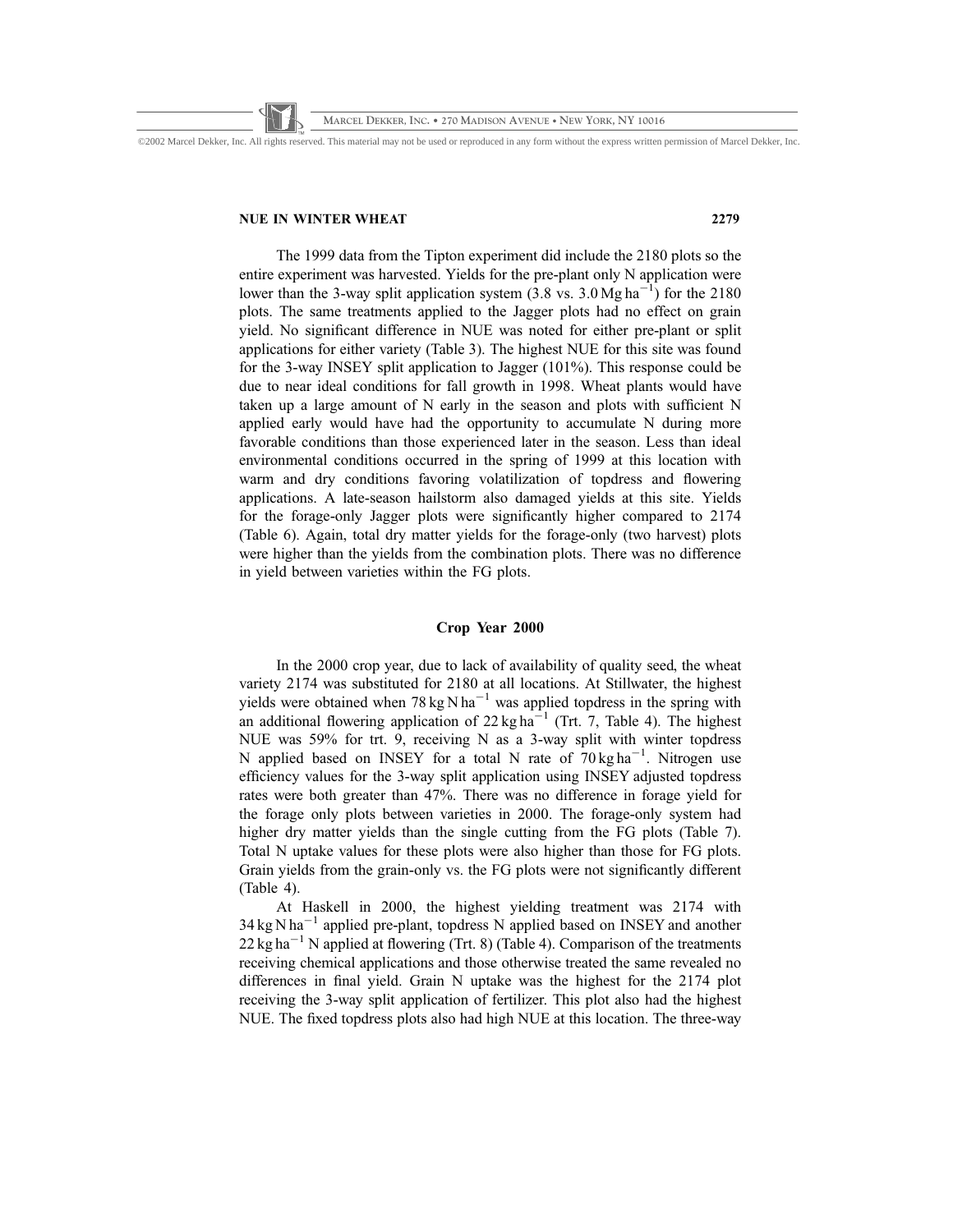©2002 Marcel Dekker, Inc. All rights reserved. This material may not be used or reproduced in any form without the express written permission of Marcel Dekker, Inc.

# 2280 THOMASON ET AL.

split application produced one of the better NUEs even for the lower yielding Jagger plots (8% for trt 9, Table 4). Grain yield for the grain-only plots were greater than yields from FG plots. Forage yields from forage-only plots with two harvests were significantly higher when compared to FG plots. There was no difference of variety using either system.

At Tipton, the Jagger plots receiving a 3-way split application gave the highest yields and NUE values (Table 4). The 2174 plots receiving no pre-plant N and  $78 \text{ kg ha}^{-1}$  topdress out yielded plots employing INSEY N rates at this site (2895 vs. 2196 kg ha<sup>-1</sup>). At the 40 kg ha<sup>-1</sup> fixed topdress rate, yields were not different than those from the INSEY plots. This seems to indicate that those treatments where N rates were based on INSEY were not high enough to maximize yields or that the plots fertilized based on the INSEY index were penalized by not having enough pre-plant N applied and thus yields were underestimated when compared to plots with pre-plant N applied. Nitrogen use efficiency was highest for the pre-plant only applications. It seems that at the Tipton site, pre-plant fertilization is necessary to produce high N use efficiency. Forage-only plots had higher dry matter yields than those from the forage  $+$  grain system. Values for N uptake were also higher for forage-only plots. Grain yields were higher for grain-only plots when compared to forage  $+$  grain treatments.

### Crop Year 2001

Yields at the Stillwater site, in 2001 were greatest with Jagger and  $112 \text{ kg} \text{ N} \text{ ha}^{-1}$  applied pre-plant (2721 kg ha<sup>-1</sup>). This same yield level was achieved when Jagger was fertilized based on INSEY and  $22 \text{ kg N}$  ha<sup>-1</sup> applied at flowering for a total N rate of  $64 \text{ kg ha}^{-1}$ ,  $48 \text{ kg N ha}^{-1}$  less than that required to achieve the same yield using only a pre-plant application (Table 5). Nitrogen uptake was greatest for this same treatment (71 kg  $\text{N}$  ha<sup>-1</sup>). Maximum values for NUE were 14 and 20% for 2174 fertilized with variable rates based on INSEY and  $22 \text{ kg N} \text{ ha}^{-1}$  applied at flowering and Jagger fertilized based on INSEY and  $22 \text{ kg} \text{ N} \text{ ha}^{-1}$  applied at flowering, respectively.

At Haskell, yields were highest for 2174 fertilized based on INSEY with no other applications (1755 kg ha<sup>-1</sup>). The 0-N check was the next highest yielding at  $1739 \text{ kg} \text{ ha}^{-1}$ . This indicates a minor response to applied N at this site potentially due to large amounts of available soil  $NO<sub>3</sub>$ . Uptake of N was greatest for 2174 receiving  $34 \text{ kg} \text{ N} \text{ ha}^{-1}$  pre-plant, topdress N based on INSEY and  $22 \text{ kg} \text{ N} \text{ ha}^{-1}$ applied at flowering (Table 5). The highest NUE of 28 % was found with Jagger fertilized based on INSEY.

At Tipton, maximum yields of 3824 and 3775 kg ha<sup>-1</sup> were achieved when Jagger was fertilized with  $56 \text{ kg} \text{ N} \text{ ha}^{-1}$  plus an INSEY based topdress rate, plus  $22 \text{ kg N} \text{ ha}^{-1}$  at flowering, and when 2174 was fertilized with 34 kg N ha<sup>-1</sup> and a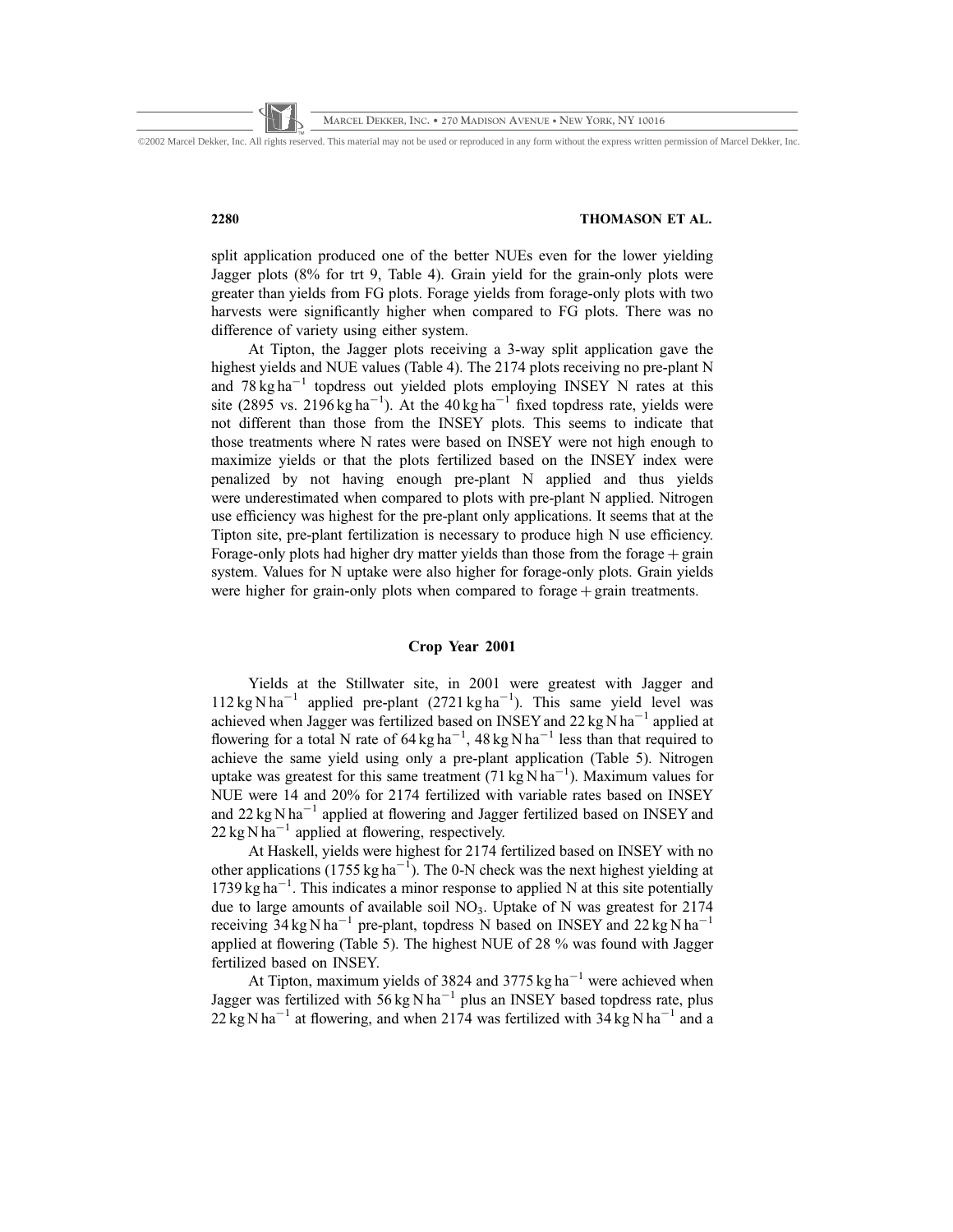©2002 Marcel Dekker, Inc. All rights reserved. This material may not be used or reproduced in any form without the express written permission of Marcel Dekker, Inc.

### NUE IN WINTER WHEAT 2281

fixed topdress rate of  $45 \text{ kg} \text{N} \text{ha}^{-1}$ , respectively. These yields were more than double those of the 0 N check and when comparing the 3-way split (total N rate of 101 kg ha<sup>-1</sup>) to 112 kg N ha<sup>-1</sup> applied pre-plant, yield was increased 125 kg ha<sup>-1</sup>. Jagger fertilized with a 3-way INSEY split application and 2174 with a 3-way split N application also produced maximum values for N uptake (Table 5). The highest NUE was found with an INSEY based topdress N application to 2174 (Table 5). In fact, 2174 with INSEY based 3-way split N produced an NUE of 81% compared to 45% for pre-plant N and 46% for 78 kg N ha<sup>-1</sup> as a fixed topdress rate.

# **CONCLUSIONS**

Overall, the highest grain yields were achieved with  $34 \text{ kg N} \text{ ha}^{-1}$  pre-plant, winter topdress applications based on INSEY, and  $22 \text{ kg} \text{N} \text{h} \text{a}^{-1}$  applied at flowering. Limited differences were noted between varieties. Maximum NUE values were obtained with different treatment combinations in different years. Various combinations where INSEY was used to determine N rates were always among the best, as well as Jagger with a  $112 \text{ kg} \text{N} \text{ha}^{-1}$  pre-plant application. The high average NUE for this treatment appears mainly due to the results from the Tipton site. While residual nitrate from soil tests were not lower than the other locations, the effects of pre-plant N seems to be much greater at Tipton. This may be due to the warmer temperatures and lower rainfall generally experienced in the spring, as compared to the other sites, placing more importance on early season growth and N assimilation. As expected, forage dry matter yields for the two-cut forage-only system were greater than those from the combination grain and forage plots. In addition, grain yields for the grain-only plots were higher than yields for the forage  $+$  grain plots. In some instances, like those with both forage and grain removal, large values for yield led to large values for NUE, sometimes over 100%. These results are consistent with those found by Thomason et al.<sup>[5]</sup> where NUE values over 100% were often noted following years with low potential for utilization of N fertilizer. The advantage of this forage  $+$  grain system is to use the forage biomass for grazing without significantly damaging final grain yields, thereby increasing nutrient use efficiency. Problems with forage harvest methods and timing limited final grain yields in some instances and therefore NUEs observed may be lower than normally expected. Choosing efficient varieties and the application of low rates, or even  $0 \text{ N}$ , at planting, basing in-season topdress rates on INSEY recommendations, and applying foliar N at flowering seems to be the most efficient way to supply N when grain production is the goal.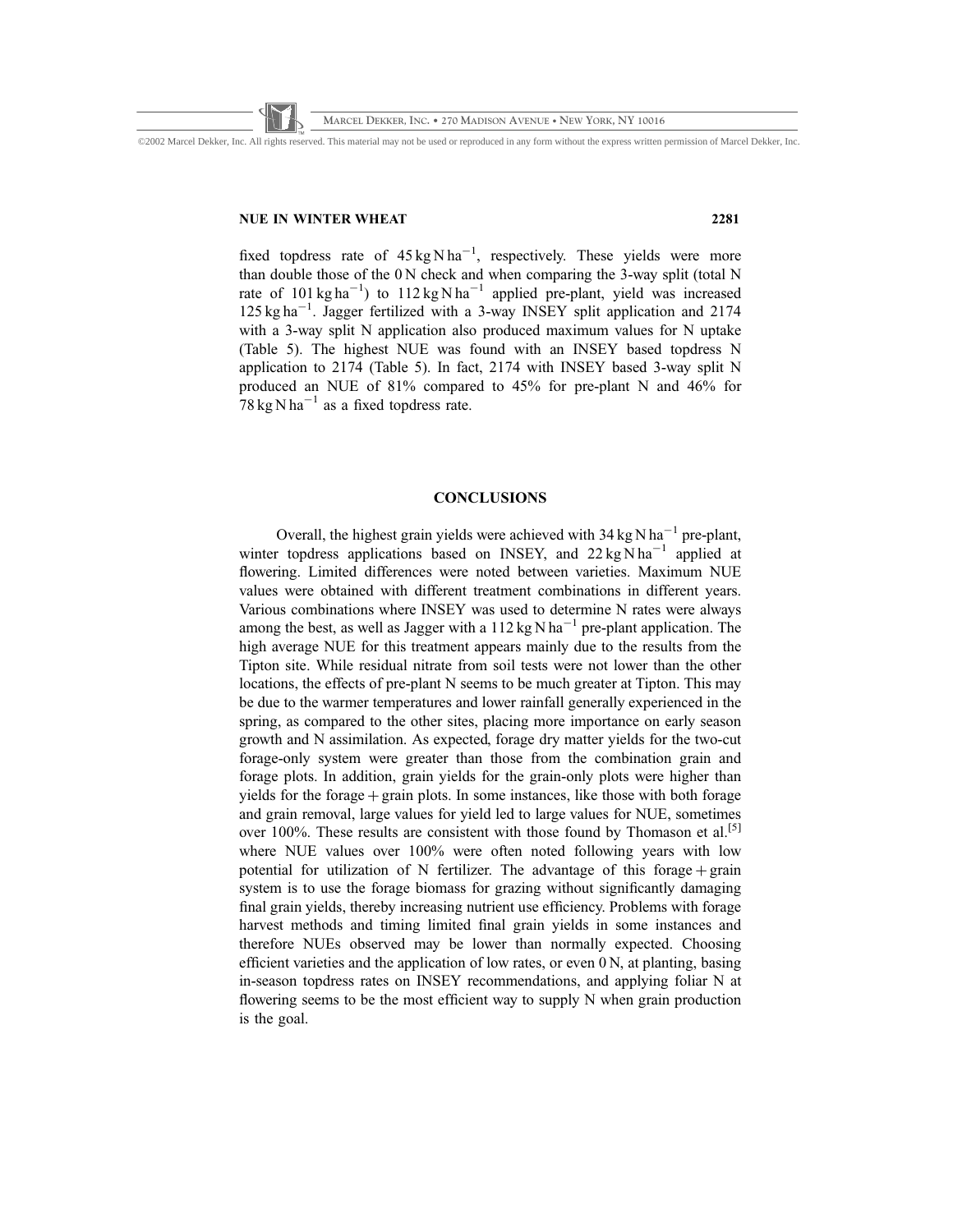# 2282 THOMASON ET AL.

# **REFERENCES**

- 1. Moll, R.H.; Kamprath, E.J.; Jackson, W.A. Analysis and Interpretation of Factors Which Contribute to Efficiency to Nitrogen Utilization. Agron. J. 1982, 74, 562–564.
- 2. Eghball, B.; Maranville, J.W. Interactive Effects of Water and Nitrogen Stresses on Nitrogen Utilization Efficiency, Leaf Water Status and Yield of Corn Genotypes. Commun. Soil Sci. Plant Anal. 1991, 22, 1367–1382.
- 3. Kanampiu, F.K.; Raun, W.R.; Johnson, G.V. Effect of Nitrogen Rate on Plant Nitrogen Loss in Winter Wheat Varieties. J. Plant Nutr. 1997, 20, 389–404.
- 4. Cox, M.C.; Qualset, C.O.; Rains, D.W. Genetic Variation for Nitrogen Assimilation and Translocation in Wheat. II. Nitrogen Assimilation in Relation to Grain Yield and Protein. Crop Sci. 1985, 25, 435–440.
- 5. Thomason, W.E.; Raun, W.R.; Johnson, G.V. Winter Wheat Fertilizer Nitrogen Use Efficiency in Grain and Forage Production Systems. J. Plant Nutr. 2000, 23, 1505–1516.
- 6. O'Leary, M.J.; Rehm, G.W. Nitrogen and Sulfur Effects on the Yield and Quality of Corn Grown for Grain and Silage. J. Prod. Agric. 1990, 3, 135–140.
- 7. Morgan, J.A.; Parton, W.J. Characteristics of Ammonia Volatilization from Spring Wheat. Crop Sci. 1989, 29, 726–731.
- 8. Harper, L.A.; Sharpe, R.R.; Langdale, G.W.; Giddens, J.E. Nitrogen Cycling in a Wheat Crop: Soil, Plant, and Aerial Nitrogen Transport. Agron. J. 1987, 79, 965–973.
- 9. Tsai, C.Y.; Dweikat, I.; Huber, D.M.; Warren, H.L. Interrelationship of Nitrogen Nutrition with Maize (Zea mays) Grain Yield, Nitrogen Use Efficiency and Grain Quality. J. Sci. Food Agric. 1992, 58, 1–8.
- 10. Pan, W.L.; Kamprath, E.J.; Moll, R.H.; Jackson, W.A. Prolificacy in Corn: Its Effects on Nitrate and Ammonium Uptake and Utilization. Soil Sci. Soc. Am. J. 1984, 48, 1101–1106.
- 11. Salsac, L.; Chaillou, S.; Morot-Gaudry, J.F.; Lesaint, C.; Jolivoe, E. Nitrate and Ammonium Nutrition in Plants. Plant Physiol. Biochem. 1987, 25, 805–812.
- 12. Ellen, J.; Spiertz, J.H.J. Effects of Rate and Timing of Nitrogen Dressings on Grain Yield Formation of Winter Wheat. Fert. Res. 1980, 1, 177–190.
- 13. Olson, R.V.; Swallow, C.W. Fate of Labeled Nitrogen Fertilizer Applied to Winter Wheat for Five Years. Soil Sci. Soc. Am. J. 1984, 48, 583–586.
- 14. Wuest, S.B.; Cassman, K.G. Fertilizer-Nitrogen Use Efficiency of Irrigated Wheat. I. Uptake Efficiency of Preplant vs. Late-Season Application. Agron. J. 1992, 84, 682–688.